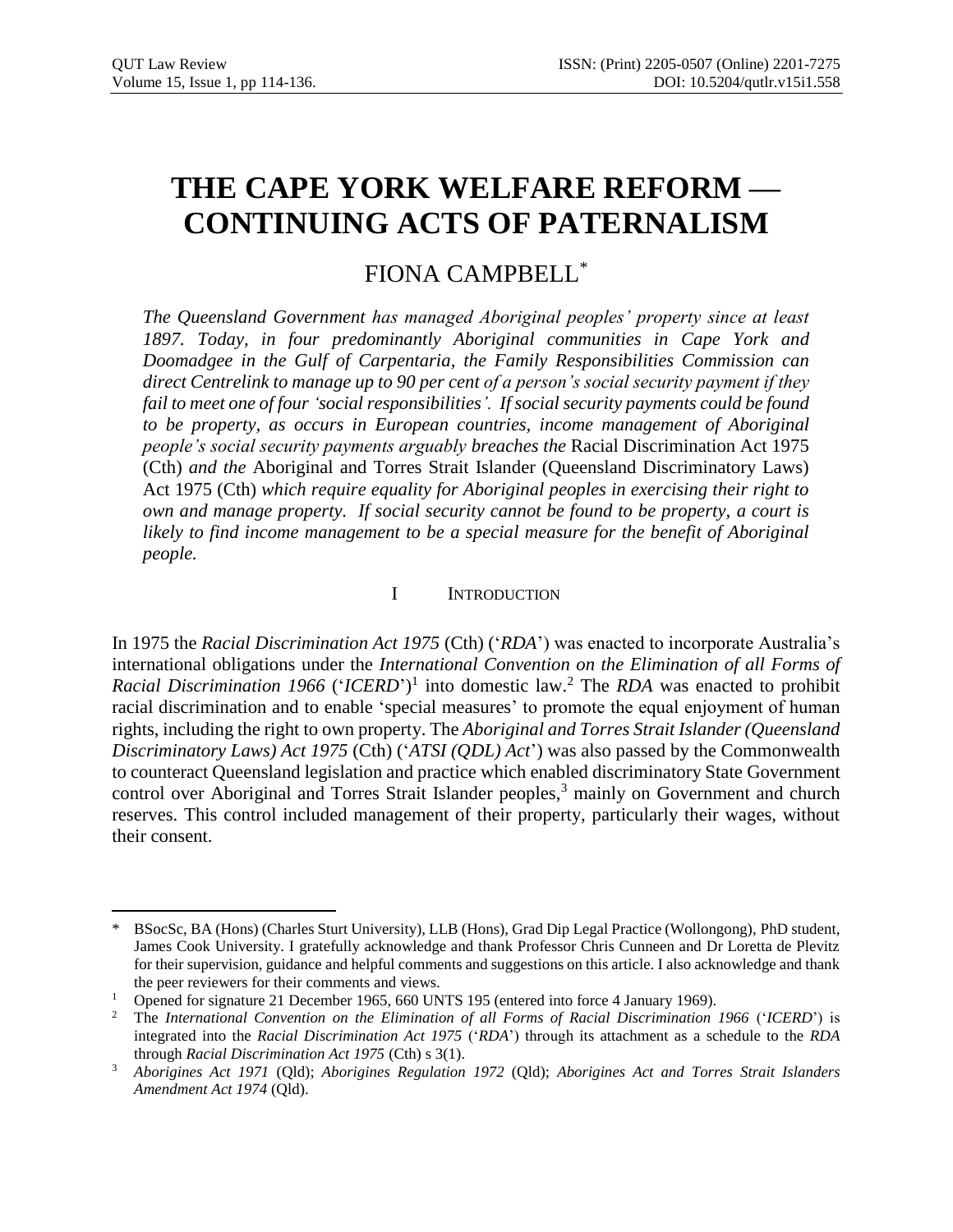Prior to and after the 1975 Acts, the Queensland Government continued to exploit Aboriginal people through the underpayment of wages and mismanagement of their monies. <sup>4</sup> This policy, administered through its Protectors and administrators of Christian missions, required rural Aboriginal workers in the pastoral industry to request funds or vouchers for local stores, and provide information on what was to be bought. How, and if, the money was distributed was subject to approval.<sup>5</sup> In *Bligh v Queensland* the complainants argued that up until 1984 they were discriminated against and underpaid by the Queensland Government in their employment on the Palm Island Aboriginal Reserve.<sup>6</sup> Commissioner Bill Carter found for the complainants, stating that '[b]ecause of their Aboriginality they were dealt with differently; by reason of their race alone they were perceived as lacking an entitlement to the enjoyment of a fundamental human right, namely, the right to equal pay for equal work'.<sup>7</sup>

Today, the Cape York Welfare Reform ('CYWR'), the *Family Responsibilities Commission Act 2008* (Qld) ('*FRC Act*') and the *Social Security (Administration) Act 1991* (Cth) enable Centrelink to manage a person's social security payment without their consent and to exercise excessive controls over the way in which the payment may be spent. Under this regime up to 90 per cent of a person's social security payments can be income managed and the purposes for which it can be used are extremely limited, with minimal discretionary income available.<sup>8</sup> Where an income managed person has bills such as rent, automated payments are established, and a 'BasicsCard' is issued, limiting what can be purchased and where money can be spent. The CYWR applies to the predominantly Aboriginal communities of Aurukun, Hope Vale, Coen and Mossman Gorge.

The Queensland and Commonwealth Governments have rationalised income management and the supporting legislation as a special measure under the *RDA*, 9 discussed below, despite income management impinging on the rights of the social security recipient. This is important due to the discriminatory application of income management and the detrimental impact it can have on Aboriginal and Torres Strait Islander peoples. As well as being a means of controlling Aboriginal people, protectionist legislation has been described as eliminating personal autonomy and forcing

<sup>4</sup> Tony Fitzgerald, 'Cape York Justice Study: The Situation of Cape York Indigenous Communities' (Interim Report, Vol 2, Queensland Department of the Premier and Cabinet, 2001) 15–17.

<sup>5</sup> Rosalind Kidd, *The Requirement for Accountability* <http://www.linksdisk.com/roskidd/tpages/t28.htm>.

<sup>6</sup> *Bligh v Queensland* [1996] HREOC 28.

<sup>7</sup> [1996] HREOC 28, 31, 32.

<sup>8</sup> Explanatory Notes, Family Responsibilities Commission Bill 2008 (Qld) 11. See also Cape York Institute for Policy and Leadership, 'From Hand Out to Hand Up: Cape York Welfare Reform Project, Aurukun, Coen, Hope Vale, Mossman Gorge, Design Recommendations' (May 2007) 19–22, 26, 36, 44, 58, 64–7, 71, 79, 98, 121; Department of Social Services, Families and Children, *What is Welfare Reform?* <http://www.fahcsia.gov.au/ourresponsibilities/families-and-children/publications-articles/cape-york-welfare-reform-fact-sheets/what-iswelfare-reform>.

<sup>9</sup> Explanatory Notes, Family Responsibilities Commission Bill 2008 (Qld) 11. This is also the case in regard to the Northern Territory Intervention ('NTI'). Cape York Institute for Policy and Leadership, above n 8, 19–22, 26, 36, 44, 58, 64–7, 71, 79, 98, 121; Department of Social Services, Families and Children, above n 8.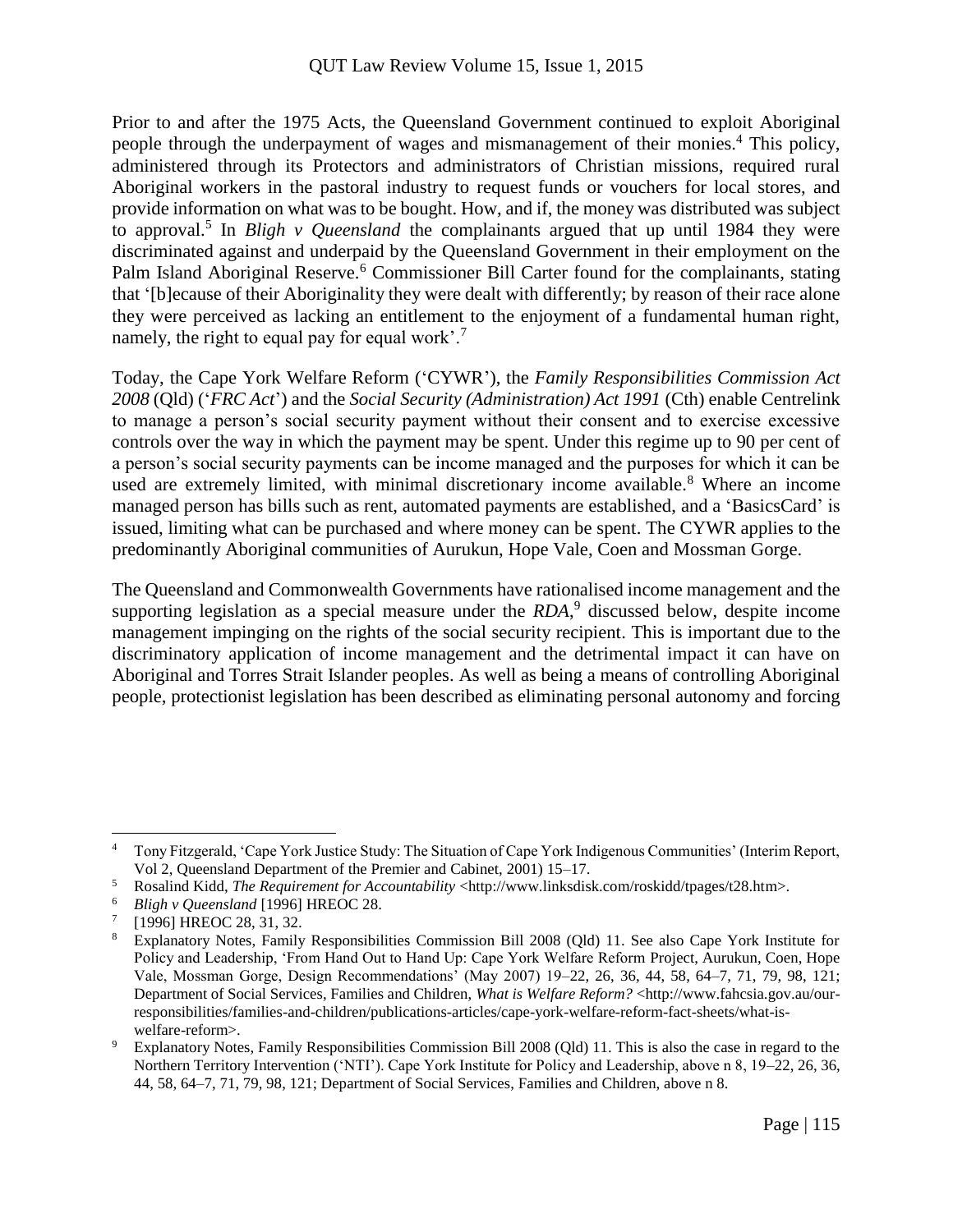people into demoralised dependence.<sup>10</sup> One of the aims of the CYWR is to 'normalise' and change behaviour of Aboriginal people to that of the dominant culture.<sup>11</sup>

This paper focuses on income management as a breach of the prohibition against managing the property, without their consent, of an Aboriginal or Torres Strait Islander person living under the current Queensland CYWR.<sup>12</sup> Social security payments have been held to be property in overseas jurisdictions, including by the European Court of Human Rights ('ECHR').<sup>13</sup> Domestically, property rights are broadly defined, and to an even greater extent when recognised as human rights. Both property law and human rights law recognise a number of different relationships. Therefore, the use of the term 'property' is potentially capable of being interpreted as sufficiently broad to encompass social security payments in Australia.

Judicial reasoning from the High Court case of *Maloney v The Queen* suggests that it is likely that involuntary income management will be found to be discriminatory but excepted from the prohibition of racial discrimination, as a special measure.<sup>14</sup> Special measures take their meaning directly from Art 1(4) of the *ICERD*. The *ICERD* defines special measures to be policy, legislation or programs implemented to assist a racial or ethnic group or individuals who have suffered historical disadvantage caused by racism, to enjoy human rights to the same extent as others. Often these human rights include education, property, employment, social security and safety and wellbeing.

Special measures enable a disadvantaged group to be treated differently, where the treatment occurs in order to secure the enjoyment of human rights on an equal footing. An issue that arises in Australia is that the High Court has held that the goal of the special measure is to be determined by the Parliament, and not by those who are disadvantaged.<sup>15</sup> Therefore its aim may be unclear to its purported 'beneficiaries', being based on Government expectations that the disadvantaged group want the same outcomes as the dominant culture. The measure may also be aimed not only at disadvantage, but also at cultural difference.<sup>16</sup>

Given the current interpretation of special measures under the *RDA*, a different approach is required in arguing that income management of Aboriginal and Torres Strait Islander peoples' social security payments is discriminatory. A case can be mounted that income management is discriminatory based on social security as property managed without the consent of Aboriginal and Torres Strait Islander people. This paper explores the applicability of the *RDA* and *ATSI* (*QDL) Act* as protection against discriminatory and unwanted interference with social security payments.

 $\overline{a}$ 

<http://www.acrawsa.org.au/files/ejournalfiles/52NielsenInthedesignFINAL.pdf>.

<sup>&</sup>lt;sup>10</sup> Shelley Bielefeld, 'Compulsory Income Management and Indigenous Australians: Delivering Social Justice or Furthering Colonial Domination?' (1998) 35(2) *UNSW Law Journal* 522, 534.

<sup>&</sup>lt;sup>11</sup> Department of Social Services, Families and Children, above n 8.

<sup>12</sup> *Racial Discrimination Act 1975* (Cth) s 10(3); *Aboriginal and Torres Strait Islanders (Queensland Discriminatory Laws Act) 1975* (Cth) s 5(1).

<sup>13</sup> See, eg, *Stec v United Kingdom* (European Court of Human Rights, Grand Chamber, Application No 65731/01, 6 July 2005); *Abdulaziz v United Kingdom* A94 (1985) 7 Eur Court HR 471; *Kjartan Ásmundsson v Iceland* [2004] ECHR 512; *Gaygusuz v Austria* [1996] Eur Court HR 36; *Moskal v Poland* (2010) Eur Court HR 22.

<sup>14</sup> *Maloney v The Queen* [2013] HCA 28.

<sup>15</sup> Ibid.

<sup>16</sup> Jennifer Nielson, 'Whiteness and Anti-Discrimination Law: It's in the Design' (2008) 4(2) *Australian Critical Race and Whiteness Studies Association E-Journal*, 3–5, 9–10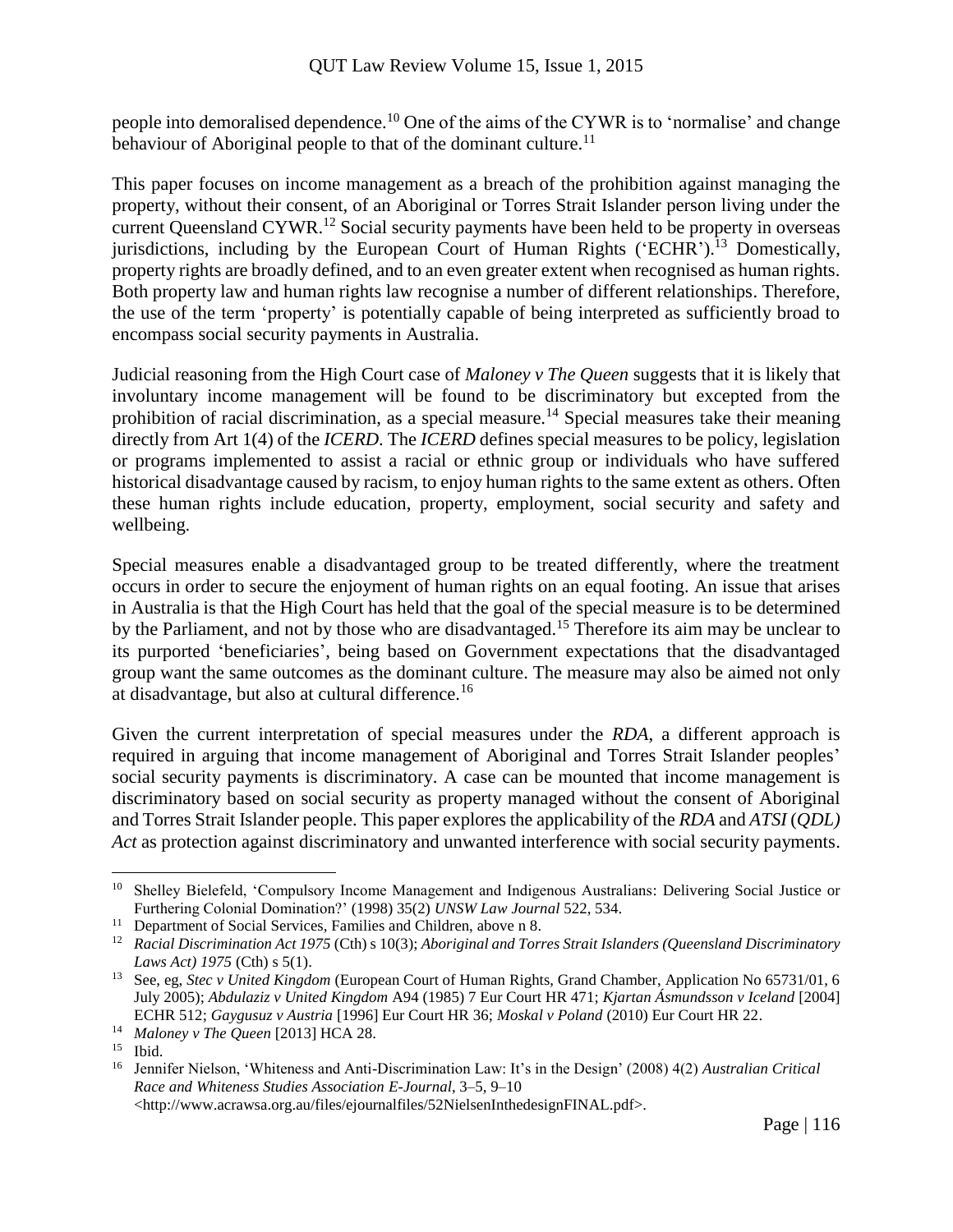If social security can be characterised as property, both the *RDA* and *ATSI* (*QDL) Act* preclude the argument advanced by Governments that management of Aboriginal and Torres Strait Islander peoples' social security payments without their consent is a special measure. It is, therefore, important to assess whether social security is definable as property, as this may provide a stronger legal argument upon which to base a challenge to the discriminatory impacts of income management under the CYWR.

### II PAST POLICIES AND LEGISLATION FOR MANAGING ABORIGINAL PEOPLES' MONEY AND **PROPERTY**

The Queensland Government or churches previously controlled the five CYWR communities, with residents required to comply with strict rules governing all aspects of their lives. From 1897, the Queensland Government managed the property of Aboriginal people under its control, as they were considered incapable of doing so. Management included possession, sale or disposal of a person's property.<sup>17</sup> By 1919, the wages of rural Aboriginal workers were paid to the Government and pocket money doled out to the workers. Reserve workers were not paid at all. Requests for funds or vouchers were often rejected depending on the Protector's view of the need for particular goods. There was widespread fraud by Protectors and others relying on poorly kept records and unused withdrawal slips already thumb-printed and witnessed.<sup>18</sup> Aboriginal people often had to travel hours to a Protector. Police acting as Protectors refused requests on the basis that they were too busy or because they considered them unjustified.<sup>19</sup> Despite a stated policy to protect against exploitation, in practice the Government itself exploited Aboriginal people through underpayment of wages and mismanagement of their monies.<sup>20</sup> The *Aboriginal Preservation and Protection Act* 1939–1946 (Qld) required a percentage of wages to be contributed to a welfare fund for the general benefit of Aboriginal people, $^{21}$  and that all Aboriginal people living on reserves and settlements work without pay on development and maintenance for up to 32 hours a week.<sup>22</sup>

While this was occurring, Aboriginal families were living in dire poverty, despite the Queensland Government holding \$16.8 million of Aboriginal peoples' money by the 1960s.<sup>23</sup> The Queensland Government also seized Aboriginal and Torres Strait Islander peoples' child endowment and pensions, leaving only one-third of payments for pensioners,<sup>24</sup> and taking 80 per cent of maternity

<sup>&</sup>lt;sup>17</sup> Aboriginal Protection and Restriction of the Sale of Opium Act 1897 (Qld) ss 17, 26(4); See Kathy Frankland, 'A Brief History of Government Administration of Aboriginal and Torres Strait Islander Peoples in Queensland' in *Records Guide Volume 1: A Guide to Queensland Government Records Relating to Aboriginal and Torres Strait Islander People* (Queensland State Archives and Department of Family Services and Islander Affairs, 1994)  $\lt$ http://www.slq.qld.gov.au/\_\_data/assets/pdf\_file/0008/93734/Admin\_History\_Aboriginal\_and\_Torres\_Strait\_I slanders.pdf>.

<sup>18</sup> Kidd, above n 5.

<sup>&</sup>lt;sup>19</sup> Kidd, above n 5.

<sup>&</sup>lt;sup>20</sup> Fitzgerald, above n 4, 15–17.

 $21$  Five per cent of gross earnings for a person without dependants and ten per cent from those with dependants. This money was withheld from the wage paid to the person.

<sup>&</sup>lt;sup>22</sup> Loretta de Plevitz, 'Working for the Man: Wages Lost to Queensland Workers "Under the Act"' (1996) 3(81) *Aboriginal Law Bulletin* 4, 37; Margaret Thornton and Trish Luker, 'The Wages of Sin: Compensation for Indigenous Workers' (2009) 32(3) *UNSW Law Journal* 649.

<sup>&</sup>lt;sup>23</sup> Fitzgerald, above n 4, 15–17.

 $24$  Kidd, above n 5.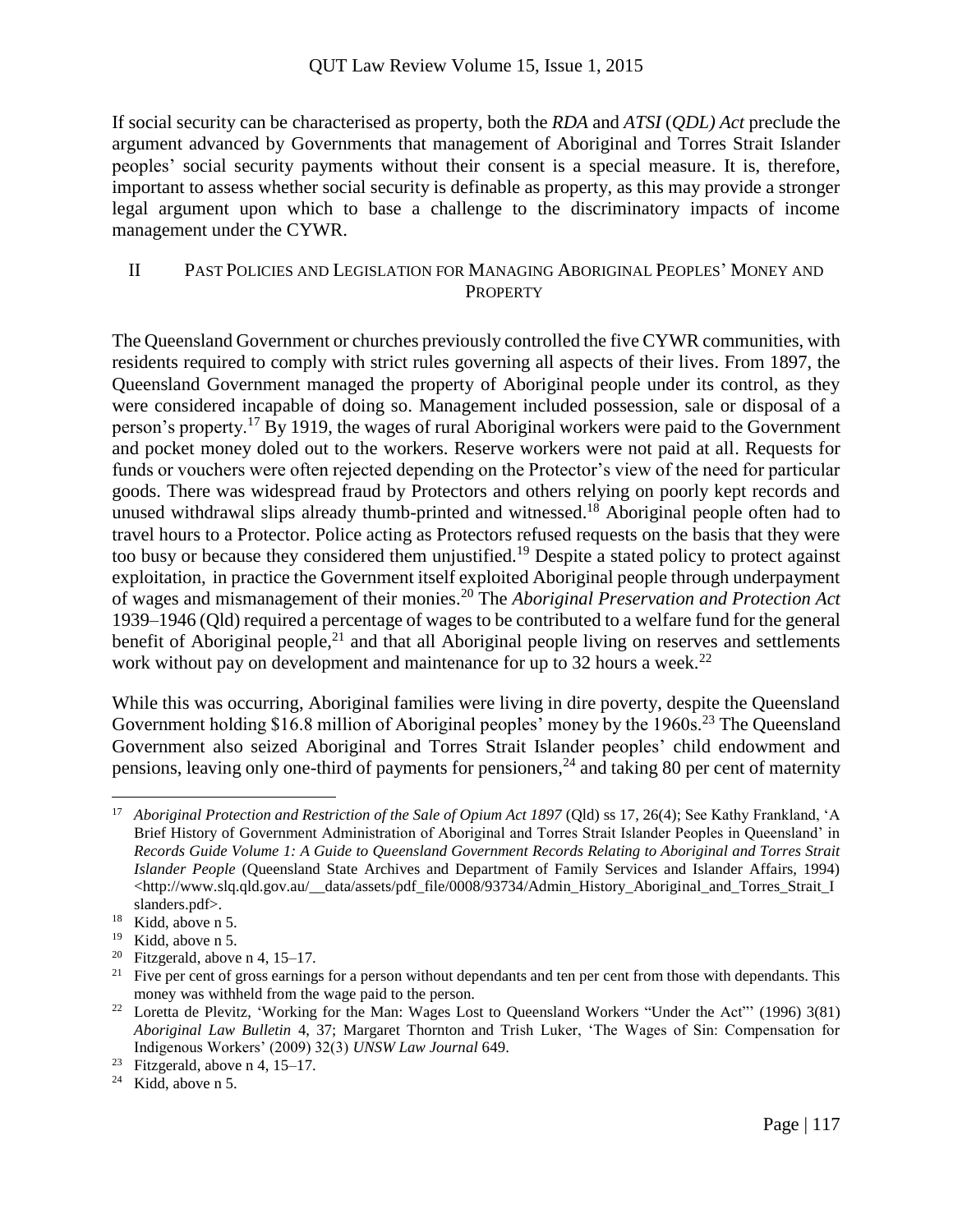allowances for mothers living in settlement dormitories and 50 per cent from those in settlement camps.<sup>25</sup> Dr Rosalind Kidd records that child endowment was taken by the Queensland Government as late as 1984.<sup>26</sup>

The *Aborigines' and Torres Strait Islanders' Affairs Act 1965* (Qld) labelled all Aboriginal and Torres Strait Islander peoples living on reserves 'assisted', enabling management of their property by district officers if they were satisfied that it was in the person's best interests.<sup>27</sup> When the *Aborigines Act 1971* (Qld) was passed, the term 'assisted' no longer applied. However, Aboriginal people whose property was previously managed continued to be managed unless the Protector of the reserve approved a request that it cease. Despite the *Aborigines Regulation 1972* (Qld) requiring Aboriginal workers to be employed based on award conditions where they existed, Aboriginal workers on reserves continued to be paid under-award wages (if at all), and excluded from award conditions. Others were deemed aged, infirm or a slow worker and paid less.<sup>28</sup>

In 1974, the *Aborigines Act and Torres Strait Islanders Amendment Act 1974* (Qld) repealed the provision of the 1971 Act pertaining to management of property. Aboriginal and Torres Strait Islander peoples could then manage their own property, although they were required to complete and sign a written notification, witnessed by a Justice of the Peace and give it to the District Officer.<sup>29</sup>

Despite three of the CYWR communities and Doomadgee being relatively isolated, they have been developed in a manner consistent with forced assimilation. The community members include people who did not belong to the land covered by reserves/missions as well as others from the area who were forced to live there. From being tightly controlled from their inception through so-called protectionist legislation,<sup>30</sup> control over three of these communities (Hope Vale, Aurukun and Doomadgee) was suddenly released in the 1980s when power was handed to Aboriginal Councils.<sup>31</sup>

The *RDA* and the *ATSI (QDL) Act* should be able to provide the necessary protection for these communities. Specifically, the aim of s 10(3) of the *RDA* and s 5 of the *ATSI (QDL) Act*, both in strong words and intent, is to prohibit the management of Aboriginal and Torres Strait Islander people's property without their consent, unless such management occurs under a law of general application.<sup>32</sup> These provisions are set out in the table below.

 $\overline{a}$ <sup>25</sup> Senate Standing Committee on Legal and Constitutional Affairs, Parliament of Australia, *Unfinished Business: Indigenous Stolen Wages* (2006) 35.

 $26$  Kidd, above n 5.

<sup>&</sup>lt;sup>27</sup> *Aborigines' and Torres Strait Islanders' Affairs Act 1965* (Qld) s 8(1)(a).<br><sup>28</sup> Thornton and Luker above n 22 649–650

<sup>&</sup>lt;sup>28</sup> Thornton and Luker, above n 22, 649–650.<br><sup>29</sup> Garth Nettheim *Victims of the Law: Black* 

<sup>29</sup> Garth Nettheim, *Victims of the Law: Black Queenslanders Today* (George Allen & Unwin, 1981) 7.

<sup>30</sup> *Aboriginals Protection and Restriction of the Sale of Opium Act 1897* (Qld); *Aboriginal Preservation and Protection Act* 1939–1946 (Qld); *Aborigines' and Torres Strait Islanders' Act 1965* (Qld); the *Aborigines Act 1971* (Qld); *Aborigines Regulation 1972* (Qld); *Aborigines Act and Torres Strait Islanders Amendment Act 1974* (Qld).

<sup>&</sup>lt;sup>31</sup> Michael Limerick, 'Indigenous Council Capacity-Building in Queensland' (Scoping Paper, Prepared for the Australian Centre for Excellence of Local Government, 2010) 6–7.

<sup>32</sup> *Racial Discrimination Act 1975* (Cth) s 10(3); Aboriginal *and Torres Strait Islanders (Queensland Discriminatory Laws Act) 1975* (Cth) s 5(1).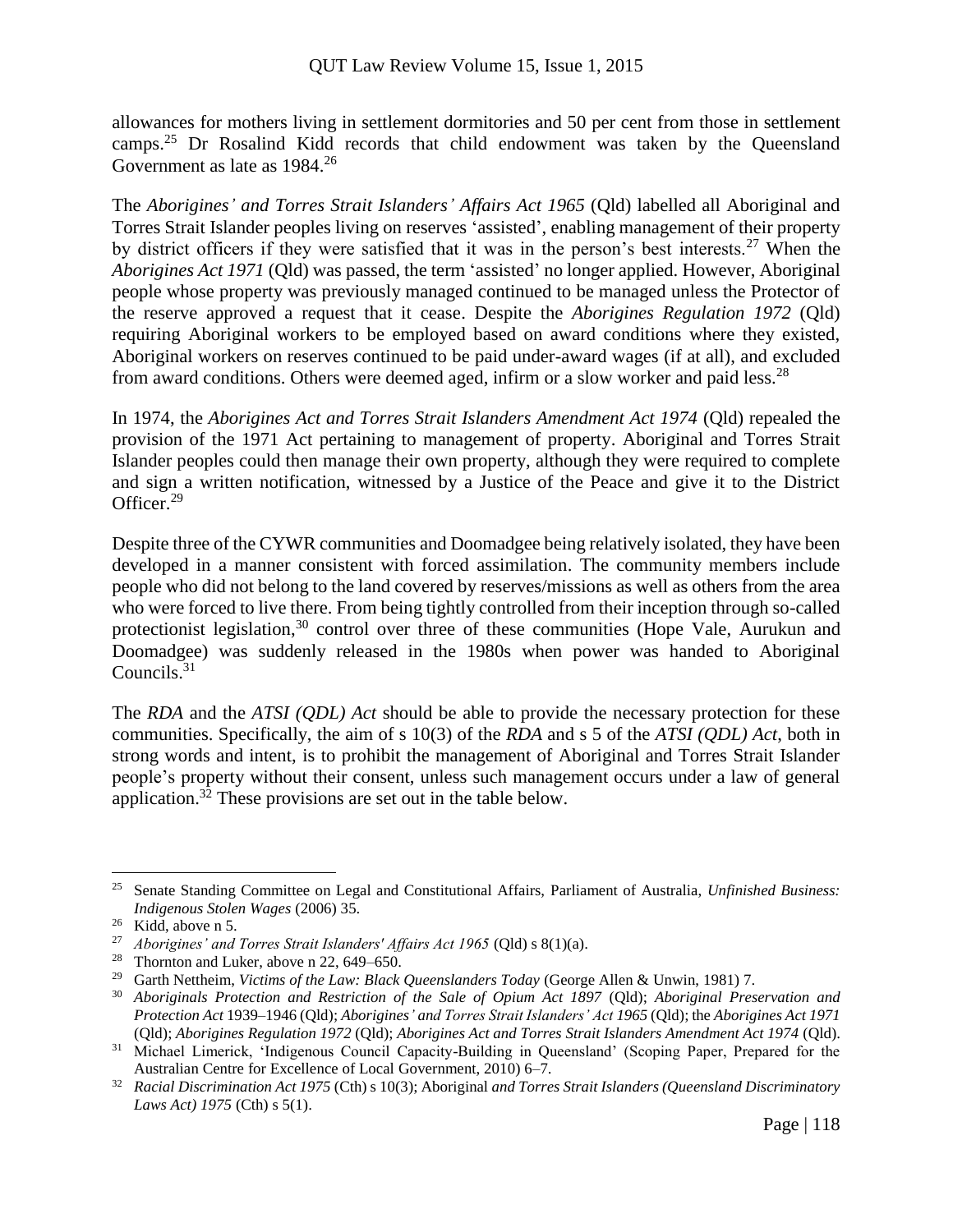| <i><b>Strait</b></i><br><i><b>Aboriginal</b></i><br><b>Torres</b><br><b>Islanders</b><br>and<br>(Queensland Discriminatory Laws) Act 1975<br>(Ch)                                                                                                                                                                                                                                                                                                                                                                                                                                                                                                 | <b>Racial Discrimination Act 1975 (Cth)</b>                                                                                                                                                                                                                                                                                                                                                                                                                                                                                             |
|---------------------------------------------------------------------------------------------------------------------------------------------------------------------------------------------------------------------------------------------------------------------------------------------------------------------------------------------------------------------------------------------------------------------------------------------------------------------------------------------------------------------------------------------------------------------------------------------------------------------------------------------------|-----------------------------------------------------------------------------------------------------------------------------------------------------------------------------------------------------------------------------------------------------------------------------------------------------------------------------------------------------------------------------------------------------------------------------------------------------------------------------------------------------------------------------------------|
| Section 5 Management of property<br>(1) Subject to subsection (2), any property in<br>Queensland of an Aboriginal or Islander shall not<br>be managed by another person without the consent<br>of the Aboriginal or Islander, and any consent<br>given by an Aboriginal or Islander, whether given<br>before or after the commencement of this Act, to<br>the management by another person of his or her<br>property may be withdrawn by the Aboriginal or<br>Islander at any time.<br>(2) Subsection (1) does not apply to or in relation<br>to the management of property in accordance with<br>any law of Queensland or Australia that applies | Section 10 Rights to equality before the law<br>(3) Where a law contains a provision that:<br>(a) authorises property owned by an Aboriginal or<br>a Torres Strait Islander to be managed by another<br>person without the consent of the Aboriginal or<br>Torres Strait Islander; or<br>(b) prevents or restricts an Aboriginal or a Torres<br>Strait Islander from terminating the management<br>by another person of property owned by the<br>Aboriginal or Torres Strait Islander;<br>not being a provision that applies to persons |
| generally without regard to the race, colour, or<br>national or ethnic origin of persons.                                                                                                                                                                                                                                                                                                                                                                                                                                                                                                                                                         | generally without regard to their race, colour or<br>national or ethnic origin, that provision shall be<br>deemed to be a provision in relation to which<br>subsection (1) applies and a reference in that<br>subsection to a right includes a reference to a right<br>of a person to manage property owned by the<br>person.                                                                                                                                                                                                           |

This paper explores the applicability of these Acts as protection against unwanted interference with social security payments. It is, therefore, important to assess whether social security is definable as property. If social security is classified as property, these Acts' provisions preclude the argument advanced by the Governments that management of Aboriginal and Torres Strait Islander peoples' social security payments without their consent is a special measure.

In 2007, the Commonwealth Government introduced legislation to enable the income management of Aboriginal and Torres Strait Islander peoples social security payments in 'prescribed communities' in the Northern Territory and the CYWR communities.<sup>33</sup> In doing so the Commonwealth suspended Part II of the *RDA*, which includes s 10 and deemed income management a special measure. This was to prevent legal challenges against the social security legislation and the operation of the *Family Responsibilities Commission Act 2008* (Qld) ('*FRC Act*')*.* <sup>34</sup> To counter criticism against the suspension of the *RDA*, the Commonwealth Government reinstated Part II *RDA* in 2010 and amended the social security legislation so that income

 $\overline{a}$ <sup>33</sup> *Social Security and Other Legislation Amendment (Welfare Payment Reform) Act 2007* (Cth) s 4; *Families, Community Services and Indigenous Affairs and Other Legislation Amendment (Northern Territory National Emergency Response and Other Measures) Act 2007* (Cth) s 4.

<sup>34</sup> *Social Security and Other Legislation Amendment (Welfare Payment Reform) Act 2007* (Cth) s 4; *Families, Community Services and Indigenous Affairs and Other Legislation Amendment (Northern Territory National Emergency Response and Other Measures) Act 2007* (Cth) s 4.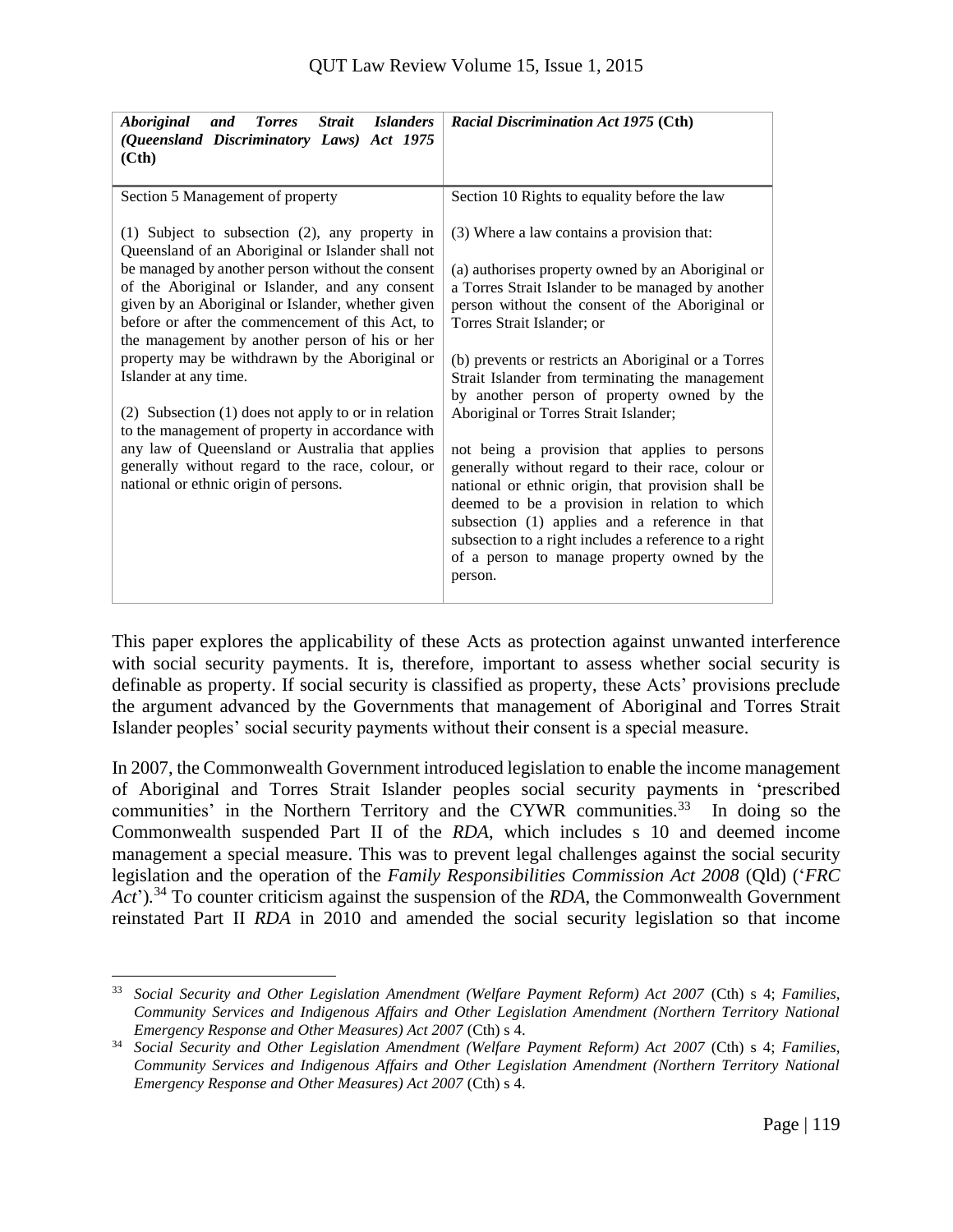management applied more broadly in the Northern Territory and around Australia.<sup>35</sup> Nevertheless the income management component of the CYWR continues to specifically target Aboriginal peoples.

Importantly, s 8(1) of the *RDA* 'excepts measures in relation to which subsection 10(1) applies by virtue of subsection 10(3)'. Therefore, managing the property of an Aboriginal or Torres Strait Islander person without their consent cannot be a special measure. The existence of this provision acknowledges that Governments have portrayed legislation controlling Aboriginal and Torres Strait Islander peoples' property without their consent as protectionist and beneficial for Aboriginal and Torres Strait Islander peoples.

However, courts have been reluctant to intrude upon the legislative prerogative of Governments. Judicial decisions also indicate that although the court is unwilling to enter the socio-political sphere, including intervening in political assessments reasonably open to the legislature to make, it will act when it decides a political assessment is unreasonable.<sup>36</sup> It may be difficult for the court to find unreasonableness, particularly when some level of policy support for a measure is provided by the Government.

While the court may find that a measure is discriminatory because it treats Aboriginal and Torres Strait Islander people differently to the general population, if the political will states that the differential treatment is necessary to achieve substantive equality for Aboriginal and Torres Strait Islander people, it is likely that the court will find the treatment capable of being captured by the definition of a special measure. Recent judicial reasoning suggests that income management may not breach a person's right to social security, because it protects the rights of the vulnerable (children and women in particular) to enjoy social security. <sup>37</sup> These cases also indicate that the court is likely to decide income management is a special measure promoting the right to social security for children and women.<sup>38</sup> If, however, social security is characterised as a proprietary

<sup>35</sup> *Social Security and Other Legislation Amendment (Welfare Reform and Reinstatement of Racial Discrimination Act) Act 2010* (Cth); Luke Buckmaster, Diane Spooner and Kirsty Magarey, 'Income Management and the Racial Discrimination Act' (Background Note, Department of Parliamentary Services, Parliament of Australia, 28 May 2012) 1-2

<sup>&</sup>lt;http://parlinfo.aph.gov.au/parlInfo/download/library/prspub/1511200/upload\_binary/1511200.pdf;fileType=app lication/pdf>.

<sup>36</sup> *Gerhardy v Brown* (1985) 159 CLR 70 [137]–[139] (Brennan J), [161]–[162] (Dawson J); *Aurukun Shire Council v CEO Office of Liquor Gaming and Racing in the Department of Treasury* [2010] QCA 37 [77] (McMurdo P), [210]–[213] (Keane JA), [244] (Philippides J); *Bropho v State of Western Australia* [2008] FCAFC 100; *Maloney v The Queen* [2013] HCA 28.

<sup>37</sup> *Aurukun Shire Council v CEO Office of Liquor Gaming and Racing in the Department of Treasury* [2010] QCA 37; *Maloney v The Queen* [2013] HCA 28.

<sup>&</sup>lt;sup>38</sup> *ICERD*, opened for signature 21 December 1965, 660 UNTS 195 (entered into force 4 January 1969) art  $5(e)(iv)$ ; *International Covenant on Economic, Social and Cultural Rights*, opened for signature 16 December 1966, 993 UNTS 3 (entered into force 3 January 1976), art 9; *Convention on the Elimination of All Forms of Discrimination Against Women,* opened for signature 1 March 1970, *1249 UNTS* 13 (entered into force 3 September 1991) arts  $11(1)(e)$ ,  $13(a)$ ,  $14(2)(c)$ .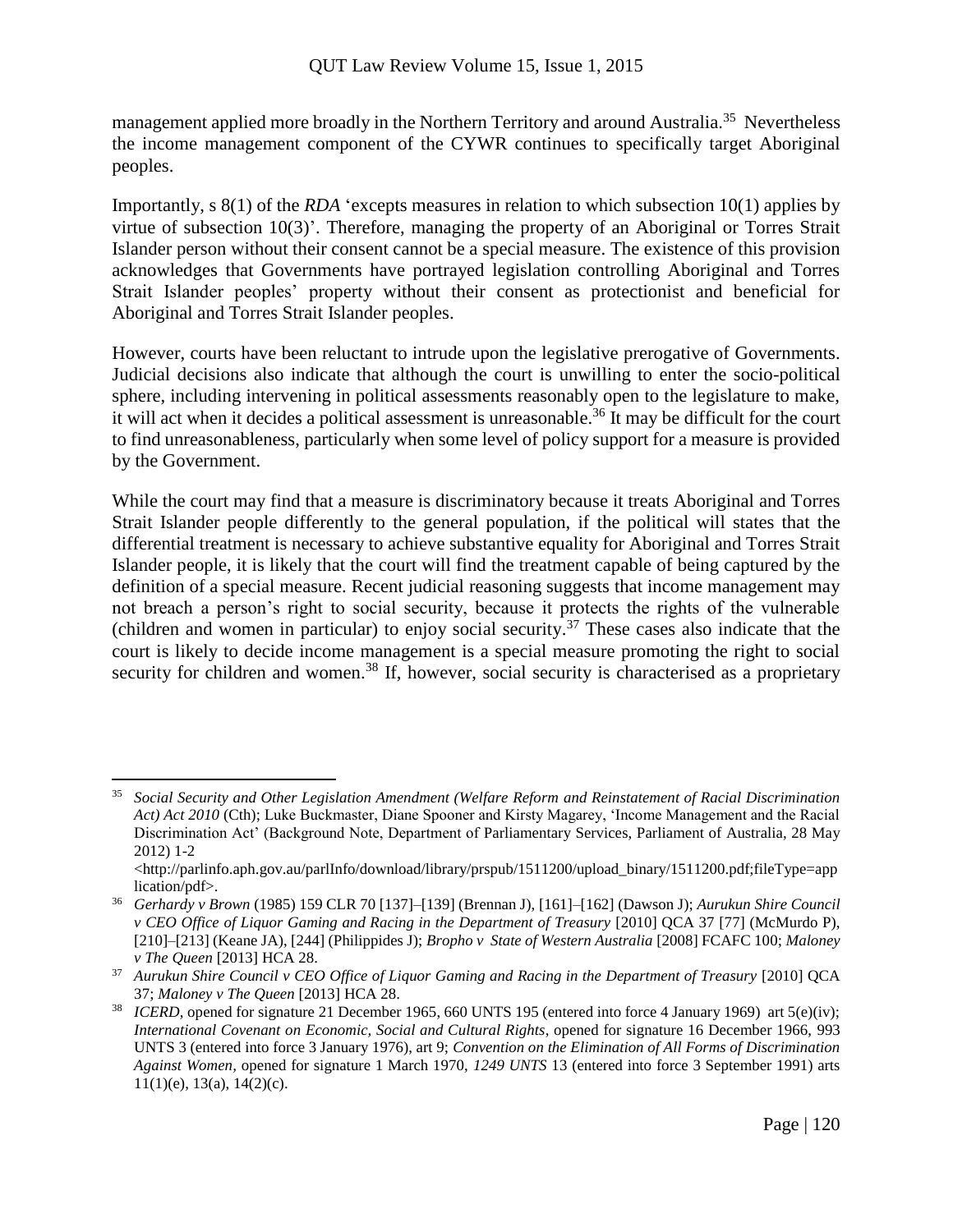right being managed without consent,<sup>39</sup> then s  $8(1)$  of the *RDA* may be applied, and income management cannot be found to be a special measure.

Although s 5 of the *ATSI (QDL) Act* and s 10(3) of the *RDA* are worded differently, both are directed at the same end: prohibition of the management of Aboriginal and Torres Strait Islander peoples' property without their consent. However, reliance upon each section may produce different results. This stems not necessarily from the different wording of the provisions, but potentially from the different definitions of 'property' at a domestic and international level, and the rules of statutory interpretation. Thus the *RDA*, through its incorporation of *ICERD* and international human rights principles, potentially gives rise to a wider construction.<sup>40</sup> Section 10(3) of the *RDA* refers to s 10(1) of the *RDA*, with the practical effect that Aboriginal and Torres Strait Islander people whose property is being managed without their consent will enjoy their right to the property 'to the same extent as persons of other races, colour or national or ethnic origin.<sup>241</sup> A finding that s 10(3) of the *RDA* applies, eliminates any argument of a measure being a special measure. $42$ 

In domestic legislation, including the *ATSI (QDL) Act*, the court may consider itself as restricted to domestic definitions of property, which are broad, but are unlikely to be construed as widely as definitions of property as a human right. However, s 10 of the *RDA* and s 5 of the *ATSI (QDL) Act,* both implemented to target management of wages, indicate a broad definition of property. This is important because payment of wages is normally thought to arise due to a contractual arrangement of employment. Property rights and contractual rights are often contrasted. Property rights include a relationship with an object, $43$  usually enforceable against all others and contractual rights are enforceable against particular persons.<sup>44</sup> Property rights may arise from contractual rights, such as exclusive possession under a lease.

Social security being defined as property appears to be imperative for a court to find imposed income management to be racially discriminatory. Otherwise the CYWR income management regime will be held to be a special measure. Based on income management theoretically being implemented to assist to achieve equality for Aboriginal and Torres Strait Islander peoples, it is labelled a special measure by the Queensland and Commonwealth Governments. On the basis of other judicial decisions regarding paternalistic measures, income management is likely to be found to be a special measure by a court, <sup>45</sup> if social security is not held to be property.

<sup>39</sup> *Racial Discrimination Act 1975* (Cth) s 10(3); *Aboriginal and Torres Strait Islanders (Queensland Discriminatory Laws) Act 1975* (Cth) s 5.

<sup>40</sup> *Aurukun Shire Council v CEO Office of Liquor Gaming and Racing in the Department of Treasury* [2010] QCA 37, [51] (McMurdo P), [138] (Keane JA), [265] (Philippides J); *Bropho v State of Western Australia* [2008] FCAFC 100, [78]–[79] (Ryan, Moore and Tamberlin JJ); *Maloney v The Queen* [2013] HCA 28, [146] (Kiefel J), [219] (Bell J).

<sup>41</sup> *Racial Discrimination Act 1975* (Cth) s 10(1). Emphasis added.

<sup>42</sup> *Racial Discrimination Act 1975* (Cth) s 8(1).

<sup>43</sup> *Yanner v Eaton* (1999) 201 CLR 351 [365]–[366] (Gleeson CJ, Gaudron, Kirby, Hayne JJ).

<sup>44</sup> Peter Nygh and Peter Butt (eds), *Butterworths Concise Australian Legal Dictionary* (Butterworths, 1997) 87.

<sup>45</sup> This is on the basis of judicial reasoning in the following cases: *Maloney v The Queen* [2013] HCA 28; *Morton v Queensland Police Service* [2010] QCA 160; *Aurukun Shire Council v Chief Executive, Office of Liquor, Gaming and Racing in the Department of Treasury* [2010] QCA 37.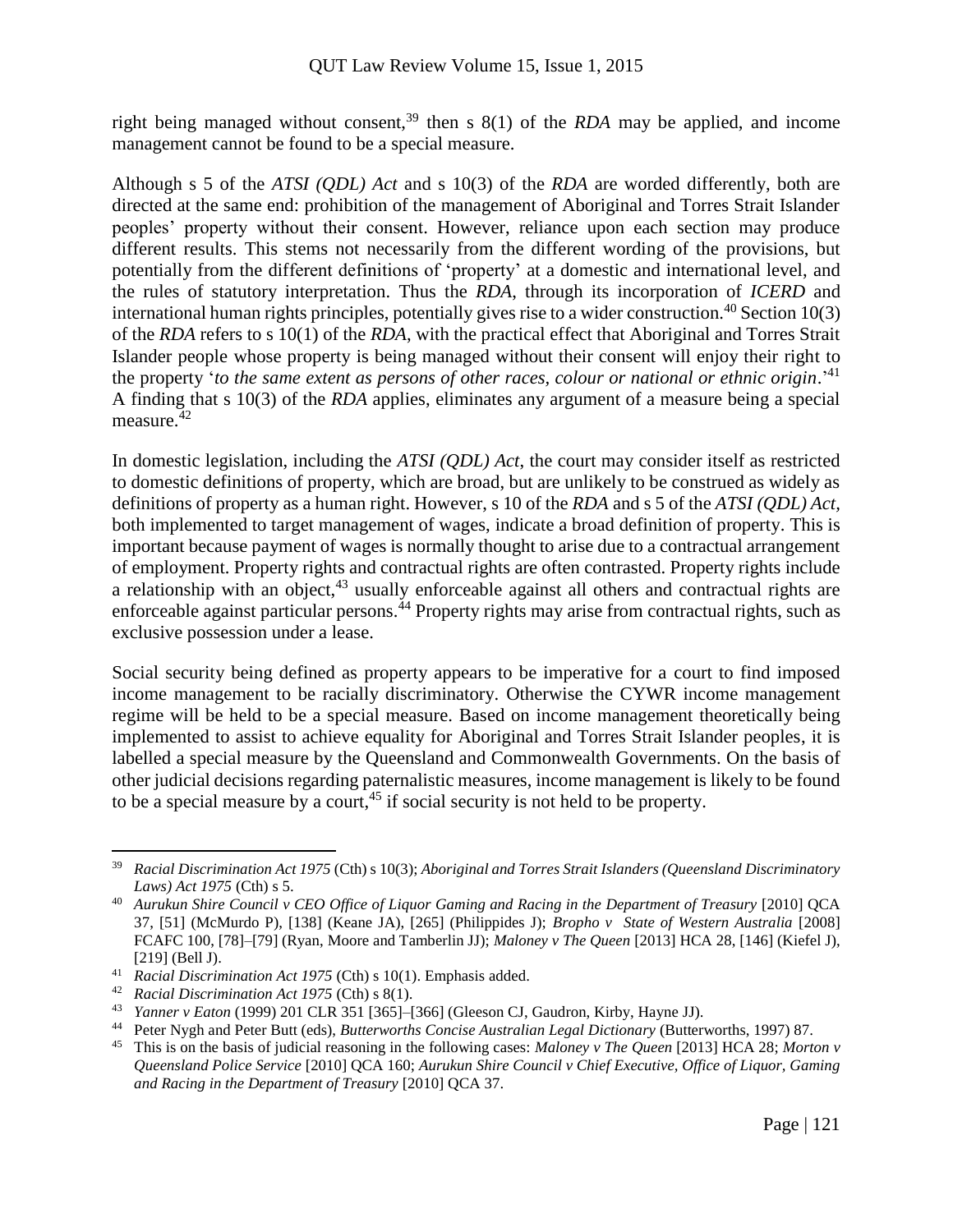#### III THE CAPE YORK WELFARE REFORM – CONTINUING PATERNALISM

The *Family Responsibilities Commission Act 2008* (Qld) (*'FRC Act'*) established the Family Responsibilities Commission ('FRC'), a statutory body which is part of the CYWR and is empowered to order that individuals be subject to income management,  $46$  where certain social responsibilities are not met (as will be explained below). The FRC was initially implemented in the Aurukun, Coen, Hope Vale and Mossman Gorge communities predominantly consisting of Aboriginal peoples, almost 3000 people in total. Prior to its commencement on 1 July 2008 the then Premier, Anna Bligh, stated that approximately 1800 people who receive social security payments or Community Development Employment Project wages could be subject to decisions of the FRC.<sup>47</sup> Initially, the FRC was to run for four years and was to cease on 1 January 2012; however, progressive amendments have extended its operation, and now the FRC is permanent.<sup>48</sup> In 2014 the FRC was extended to the Aboriginal community of Doomadgee in the Gulf of Carpentaria with the intention of increasing school attendance.<sup>49</sup>

The main object of the *FRC Act* is to restore 'socially responsible standards of behaviour and local authority', as well as helping people resume responsibility for themselves, their family and community.<sup>50</sup> The objects of income management are to direct social security payments to 'priority needs' of the recipient, their children, their partner and any other dependants; as well as to provide budgeting support to meet these needs, to reduce spending on alcohol, gambling, cigarettes and pornography, to reduce harassment associated with others asking for money, to encourage socially responsible behaviour relating to care and education of children and to improve protection provided to recipients and their families.<sup>51</sup>

From the commencement of the FRC on 1 July 2008 until December 2014, 665 people in the four Cape York communities had been income managed with 1520 orders, which include extensions and amendments.<sup>52</sup> This indicates that a number of people had their order extended or received more than one order. Of the FRC's clients, 38 per cent have been subject to income management since its commencement. At the time the FRC did not have the power to income manage people in Doomadgee.<sup>53</sup> In 2014, the *FRC Act* extended its jurisdiction to include notifications to the FRC of those living in one of the CYWR communities convicted in District and Supreme Courts and

<sup>46</sup> *Family Responsibility Commission Act* 2008 (Qld) s 69(1)(b)(iv).

<sup>47</sup> Anna Bligh, The Queensland Cabinet and Ministerial Directory, 'Ground-Breaking Legislation: Family Responsibilities Commission to be Introduced into Queensland Parliament Today' (Media Statements, 26 February 2008) <http://statements.qld.gov.au/Statement/Id/56680>.

<sup>&</sup>lt;sup>48</sup> It was extended, initially until 31 December 2012, then 31 December 2013, then 31 December 2014 and the Commonwealth extended it until 31 December 2015, *Social Security (Administration) Act 1999* (Cth) ss 123UF(1)(g), (2)(h). Clause 10 of the Family Responsibility Amendment Bill 2014 (Qld), which was passed on 14 October 2014, removes the end date for the scheme to continue indefinitely.

<sup>49</sup> Family Responsibilities Commission, 'Quarterly Report' (No. 24, April 2014 to June 2014) 8 <http://www.frcq.org.au/sites/default/files/Final%20FRC%20Quarterly%20Report%20No%2022.pdf>; Family Responsibilities Commission Amendment Regulation (No 1)(Qld) 2014 1.

<sup>50</sup> *Family Responsibility Commission Act 2008* (Qld) s 4.

<sup>51</sup> *Social Security (Administration) Act 1999* (Cth) s 123TB.

<sup>52</sup> Family Responsibilities Commission 'Quarterly Report' (No. 26, October 2014 to December 2014) 8 <http://www.frcq.org.au/?q=content/quarterly-reports>.

<sup>53</sup> Ibid.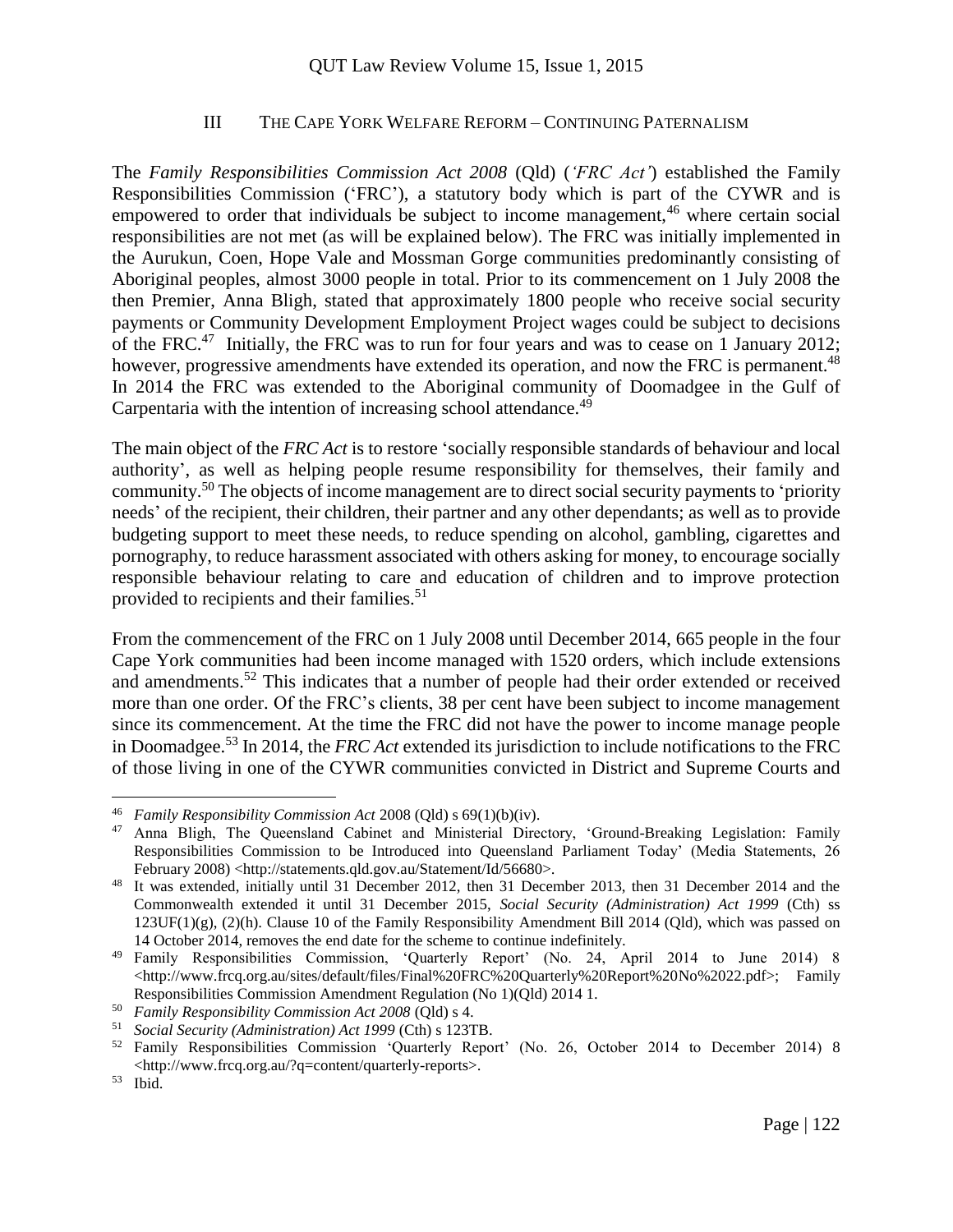for parents or carers of children convicted under the *Youth Justice Act 1992* (Old).<sup>54</sup> The aim of referrals when children are convicted is to 'ensure greater parental/carer responsibility for the young person's offending behaviour and reduce the current trajectory of Aboriginal and Torres Strait Islander young people from youth detention into the adult criminal justice system'.<sup>55</sup>

The assumption underlying the CYWR is that alcohol abuse and 'passive welfare dependence' have caused deterioration of social norms in Cape York communities over the past 30 or 40 years.<sup>56</sup> However, this period coincides with the rapid departure of longstanding Government and mission control from these communities. That regime from the 1890s to 1970s had prohibited the exercise of traditional Aboriginal authority, although this has never been acknowledged by the Queensland or Commonwealth Governments. As the Commonwealth Government now concedes, conducting tasks which people should be able to manage themselves dissolves personal capacity and responsibility.<sup>57</sup> However, this fails to explain the willingness of both Governments to further intervene in Aboriginal and Torres Strait Islander peoples' lives in relation to managing their social security payments. Rather than admitting the deleterious effects of control and past management of individuals' lives by successive Queensland Governments and missions, and the sudden withdrawal of these processes, focus has been on blaming individuals for their predicament.<sup>58</sup>

The CYWR is essentially based on ideals and controls said to be aimed at achieving 'social norms' and 'social responsibility'. The Commonwealth Government describes it as 'a process of moving from passive welfare dependence to engagement in the real economy'.<sup>59</sup> This involves people in these remote Aboriginal communities gaining 'real jobs' despite jobs not being available and high unemployment rates,<sup>60</sup> owning their own homes even though most lack financial capacity and limiting the roles of Government at all levels in Aboriginal peoples' lives so that they are treated in the same way as 'mainstream Australia'. These goals are viewed as necessary by both Governments and the Cape York Institute for Policy and Leadership  $(CYI)^{61}$  on the basis that Cape York is 'socially underdeveloped'.<sup>62</sup>

In an attempt to reinstate local authority in each community, elders have been appointed as Commissioners to the FRC. The FRC must sit with at least two local Commissioners from the relevant community and a legally qualified Commissioner, $63$  unless the legally qualified Commissioner considers it appropriate for three local Commissioners to sit.<sup>64</sup> The legally qualified

<sup>54</sup> *Family Responsibility Commission Act* 2008 (Qld) s 43.

<sup>&</sup>lt;sup>55</sup> Explanatory Notes, Family Responsibilities Commission Amendment Bill 2014 (Qld) 2.<br><sup>56</sup> Department of Social Services Families and Children, above n 8

<sup>56</sup> Department of Social Services, Families and Children, above n 8.

<sup>57</sup> Ibid.

<sup>58</sup> Shelley Bielefeld, 'Compulsory Income Management, Indigenous Peoples and Structural Violence – Implications for Citizenship and Autonomy' (2014/2015) 18(1) *Australian Indigenous Law Review* 99, 99–105.

<sup>59</sup> Department of Social Services, Families and Children, above n 8.

<sup>&</sup>lt;sup>60</sup> For example, 28.7 per cent of working age people in Aurukun are unemployed, this figure is 32.2 per cent in Hope Vale, while the Queensland figure is 6.1 per cent. Coen has a large population of Aboriginal people, its unemployment rate is 10.1 per cent and the population (100) of Mossman Gorge is considered too small for the Australian Bureau of Statistics to provide this data, Australian Bureau of Statistics, 'Census QuickStats' 2011.

<sup>61</sup> Cape York Institute for Policy and Leadership, above n 8.

<sup>62</sup> Department of Social Services, Families and Children, above n 8.

<sup>63</sup> *Family Responsibilities Commission Act* 2008 (Qld) s 50.

<sup>64</sup> Ibid s 50A.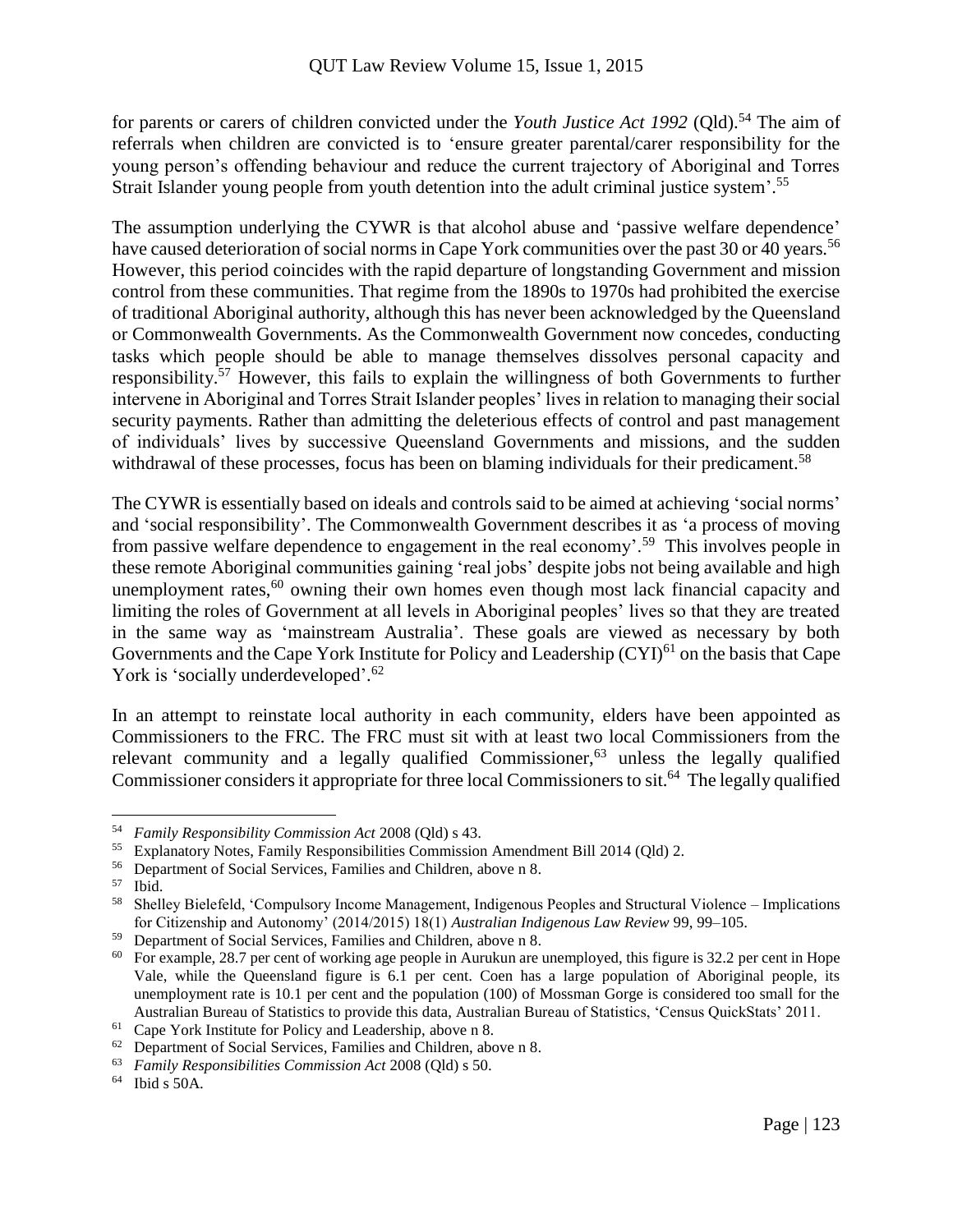Commissioner is required to monitor all decisions.<sup>65</sup> Six local Commissioners from each community have been appointed to the FRC.<sup>66</sup>

The powers of the FRC are enlivened when it receives notices from Government agencies in relation to community members receiving Centrelink payments who are deemed to not be meeting certain obligations.<sup>67</sup> Obligations under the *FRC Act* include enrolling children in school and requiring adequate attendance,<sup>68</sup> caring for children and not having child protection notifications or interventions,<sup>69</sup> not incurring criminal convictions,<sup>70</sup> and compliance with tenancy agreements.<sup>71</sup> The FRC decides if the person is required to attend a conference. At a conference the FRC may take no further action,<sup>72</sup> reprimand the person,<sup>73</sup> recommend attendance at a support service,<sup>74</sup> direct the person to attend support services,<sup>75</sup> or have Centrelink income manage their payments.<sup>76</sup> Other Centrelink recipients are generally not required to meet these obligations except for isolated trials around the country.<sup>77</sup>

For example, in the Northern Territory a person may be referred for income management by a social worker, a child protection authority or the Northern Territory Alcohol Mandatory Treatment Tribunal.<sup>78</sup> However, income management in the Northern Territory is much broader, applying where people have been in receipt of particular types of benefits for certain periods of time. Assumptions are made simply due to a person's circumstance of being on Centrelink payments. Until 2010, income management in the Northern Territory directly targeted residents of prescribed Aboriginal communities, it was then applied more broadly after the reinstatement of the *RDA*,

- <sup>71</sup> Ibid s 44.
- <sup>72</sup> Ibid s 69(1)(a)*.*
- <sup>73</sup> Ibid s 69(1)(b)(i)*.*
- <sup>74</sup> Ibid s 69(1)(b)(ii)*.*
- <sup>75</sup> Ibid s  $69(1)(b)(iii)$ .
- <sup>76</sup> Ibid s 69(1)(b)(iv)*.*

 $\overline{a}$ <sup>65</sup> Ibid s 50B.

<sup>66</sup> Department of Social Services, Families and Children, above n 8.

<sup>67</sup> KPMG, 'Implementation Review of the Family Responsibilities Commission' (Final Report, Department of Families, Housing, Community Services and Indigenous Affairs, September 2010) 152; Noel Pearson, 'There Is Nothing The Government Can Do For You That You Are Unwilling To Do For Yourself' (Sir Robert Menzies Lecture, Cape York Institute for Policy and Leadership, 27 February 2011) 2.

<sup>68</sup> *Family Responsibilities Commission Act 2008* (Qld) ss 40, 41.

 $^{69}$  Ibid s 42.<br>
<sup>70</sup> Ibid s 43

Ibid s 43.

<sup>77</sup> For example, in Bankstown (NSW), Logan, Rockhampton and Livingstone (Queensland), Greater Shepparton (Victoria), the Northern Territory, Playford, the Greater Adelaide Region, the Anangu Pitjantjatjara Yankunytjatjara ('APY') Lands (South Australia), Metropolitan Perth, Peel Region, Kimberley Region, Ngaanyatjarra Lands ('NG Lands') and Laverton Shire in Western Australia. Australian Government, Department of Human Services, 'Income Management'

 <sup>&</sup>lt;http://www.humanservices.gov.au/customer/services/centrelink/income-management>.

<sup>78</sup> *Alcohol Mandatory Treatment Act 2013* (NT) s 13(1) provides: '[a]n income management order to be made in relation to a person who is an eligible welfare payment recipient that a person is required to be subject to income management'; see also s 34 (Tribunal made mandatory treatment order).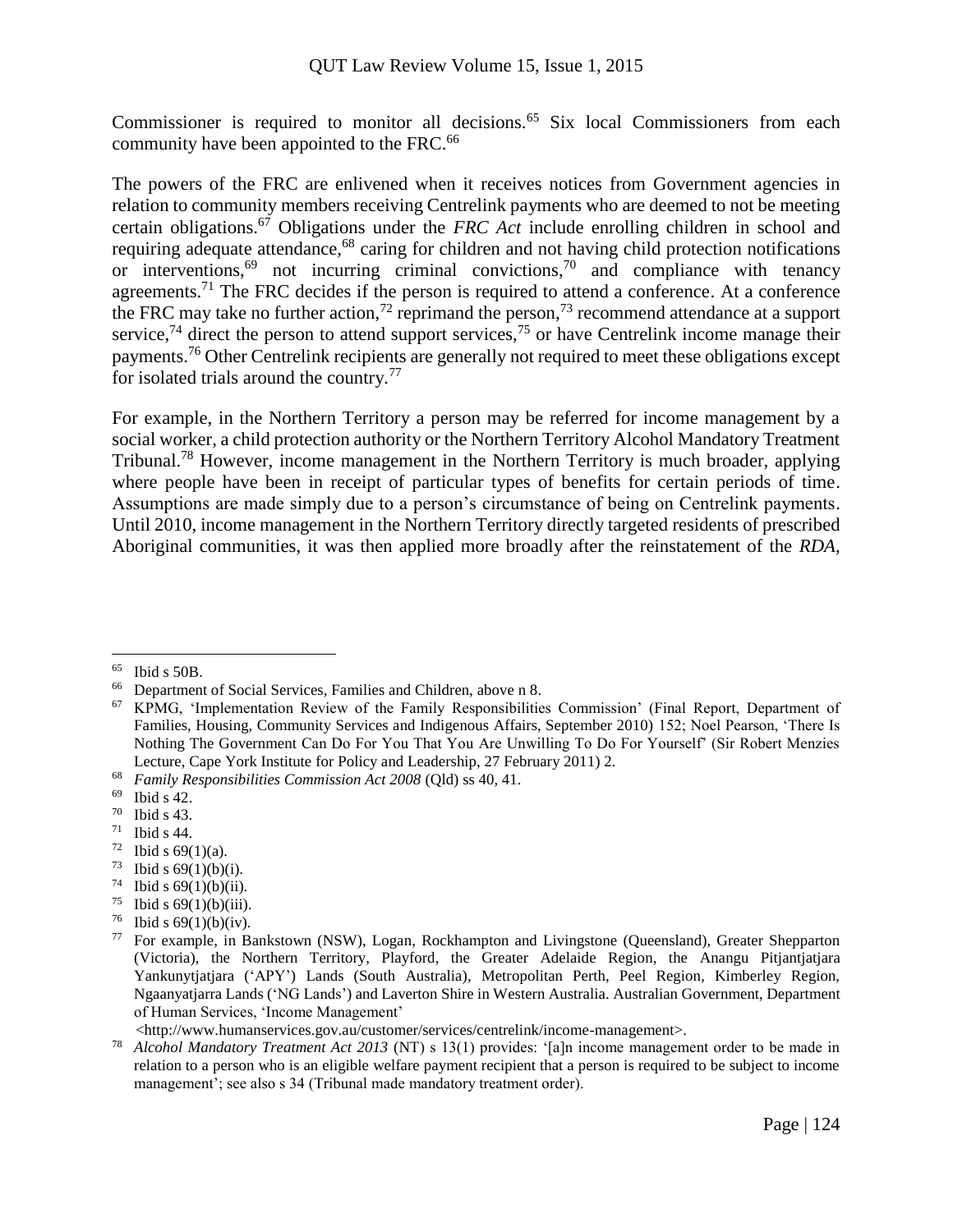ostensibly to make it non-discriminatory, despite its practical operation of continuing to disproportionately affect Aboriginal people.<sup>79</sup>

Before ordering income management, the FRC is required to 'consider whether it is more appropriate in all the circumstances merely to direct the person to attend an appropriate community support service under a case plan'.<sup>80</sup> Income management is in practise a punitive measure when used where a person is deemed to not comply with their social obligations, does not attend an FRC conference,  $81$  or when a person does not conform to a case plan and attend a service.  $82$  The FRC does not determine that people are financially incompetent. Importantly, there is no internal right of review, or a right to appeal to the Administrative Appeals Tribunal or the Social Security Appeals Tribunal. The only available avenues if a person disagrees with the process or a decision are to the Ombudsman or to a Magistrates Court on a question of law.<sup>83</sup> The FRC decision cannot be stayed pending appeal.<sup>84</sup>

The income managed amount of a person's payment affects between 60 per cent to 90 per cent of the amount received for regular payments and 100 per cent of one off payments such as Baby Bonus.<sup>85</sup> Income management orders exist for a period of between three and 12 months. On 1 January 2014, FRC Commissioners gained the power to income manage 90 per cent of a person's payment where the person failed to comply with case plans and 'resisted engagement with support services'.<sup>86</sup> It is, therefore, clearly punitive. In fact, former Assistant Minister for Aboriginal and Torres Strait Islander Affairs in Queensland, David Kempton, views extreme welfare reform measures as 'punishment', particularly the 'healthy welfare card' suggested by Andrew Forrest.<sup>87</sup> The proposed 'healthy welfare card' would confine the full amount of social security payments, which can only be spent using the card.<sup>88</sup>

In 2014, *The Forrest Review: Creating Parity* was released, noting that the 'healthy welfare card' will disproportionately affect Aboriginal and Torres Strait Islander peoples, acknowledging that almost half who are working age rely on social security payments, compared to 17 per cent of all Australians.<sup>89</sup> Forrest also understands that income management may be considered paternalistic,

<sup>79</sup> J Rob Bray et al, 'Evaluating New Income Management in the Northern Territory: First Evaluation Report' (University of New South Wales Social Policy Research Centre, July 2012) 47.

<sup>80</sup> *Family Responsibilities Commission Act 2008* (Qld) s 69(2).

<sup>81</sup> Ibid s 66.

<sup>82</sup> Ibid s 81.

<sup>83</sup> Explanatory Notes, Family Responsibilities Commission Bill 2008 (Qld) 11; *Family Responsibilities Commission Act 2008* (Qld) s 111.

<sup>84</sup> Ibid s 112.

<sup>85</sup> Department of Social Services, Families and Children, 'Income Management for Cape York Welfare Reform'  $\langle$ http://www.fahcsia.gov.au/our-responsibilities/families-and-children/publications-articles/cape-york-welfarereform-fact-sheets/income-management-for-cape-york-welfare-reform>.

<sup>86</sup> Cape York Institute for Policy and Leadership, 'Changes to CIM' *Cape York News* (December 2013) 11.

<sup>87</sup> David Kempton, Member for Cook, Assistant Minister for Aboriginal and Torres Strait Islander Affairs, 'Forrest Recommendations Need to Bring Communities Along' (6 August 2014) <http://davidkempton.com.au/forrestrecommendations-need-to-bring-communities-along/>.

<sup>88</sup> Andrew Forrest, '*The Forrest Review: Creating Parity*' (Commonwealth of Australia, 2014) 27.

Ibid.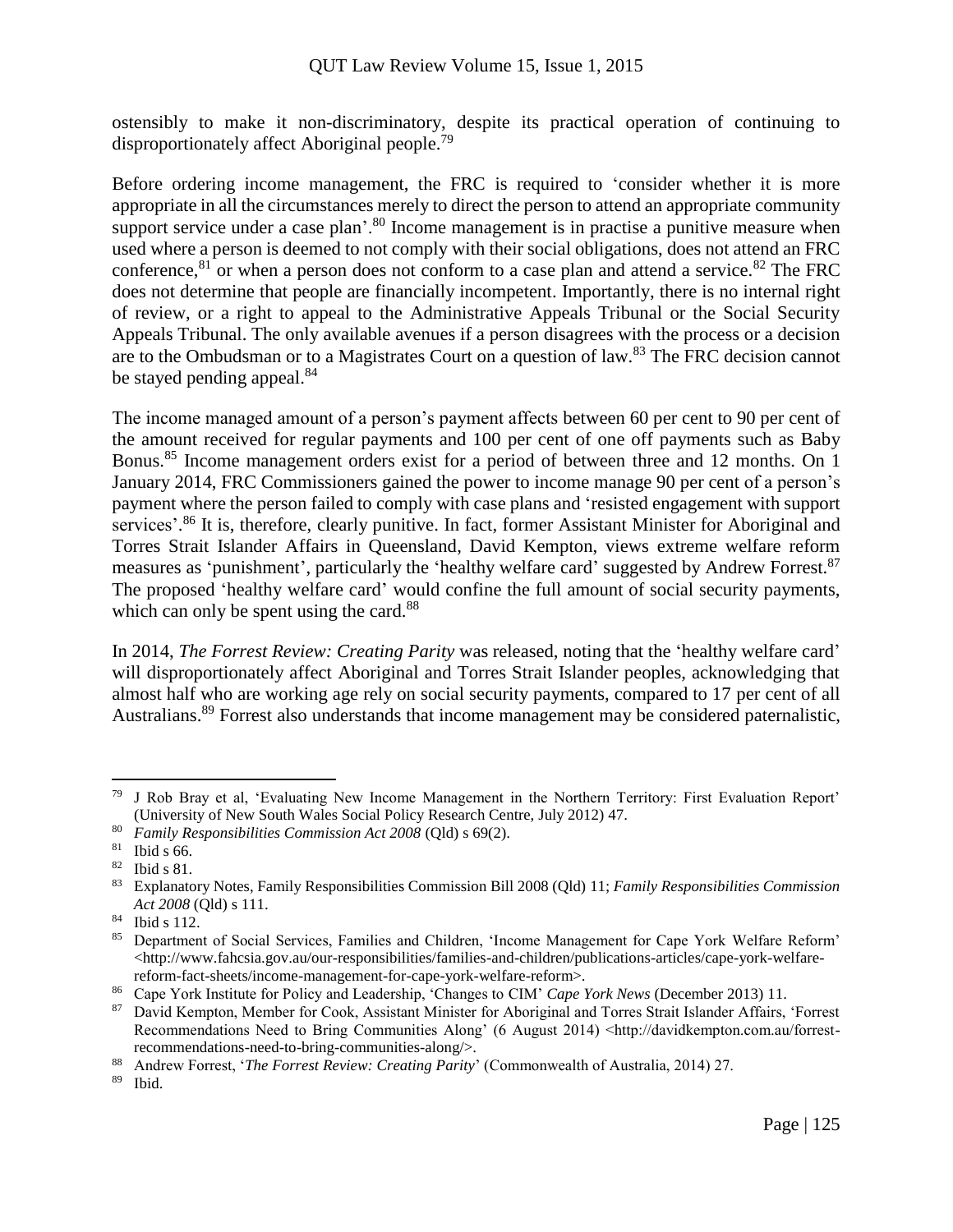but fails to see the 'healthy welfare card' as derived from the same premise that social security recipients cannot manage their payments. This is despite him saying:

We need to make the necessary changes to Australia's welfare system to empower individuals to use it as it was intended. Welfare is provided to help people build healthy lifestyles and make the best choices they can for themselves and their families — particularly their children. It is a social safety net of last resort and should never be a destination, or support poor choices.<sup>90</sup>

If the 'healthy welfare card' is implemented, there is no discretionary amount and no end date to income management for those receiving social security payments. Income management is a continuation of the historical treatment of Aboriginal people based on the discriminatory belief that they are not capable of managing their property, including money. This fundamentally fails to acknowledge the lack of jobs available and attendant high levels of unemployment in many Aboriginal and Torres Strait Islander communities.

The purpose of most social security payments is to provide a safety net for people who are unable to work for a range of reasons, and to assist people to look for work and to study. At present, these payments are susceptible to income management.<sup>91</sup> This income management allocates a portion of the social security payments that must be spent on 'priority needs',  $92$  such as bills, rent, groceries, and clothes. Management of these payments precludes a person from ever receiving their entire payment and further restricts where and how it can be spent. Similar to historical control of Aboriginal and Torres Strait Islander communities, where Protectors managed money and allowed spending on 'priority needs', in the contemporary context, Centrelink is this 'Protector'. <sup>93</sup> If a person wants to spend their income managed money on non-excluded items not deemed to be 'priority needs', they must seek permission from Centrelink to make the payment.<sup>94</sup> The request will not be approved if payment for 'priority needs' has not been met. A compounding issue arising out of this management system of social security, is the presumption that a person understands and can fully navigate the system.

# IV HOW CAN SOCIAL SECURITY BE PROPERTY?

In *Health Insurance Commission v Peverill* <sup>95</sup> McHugh J stated that:

Property … is not confined to physical things. Under the general law, the term 'property' has ceased to describe any res, or object of sense, at all, and has become merely a bundle of legal relations — rights, powers, privileges, immunities.<sup>96</sup>

<sup>90</sup> Ibid.

<sup>&</sup>lt;sup>91</sup> Australian Government, 'Guide to Social Security Law' (Version 1.197, Department of Families, Housing, Community Services and Indigenous Affairs, 12 August 2013)

<sup>&</sup>lt;http://guidesacts.fahcsia.gov.au/guides\_acts/ssg/ssguide-11/ssguide-11.2/ssguide-11.2.5.html>.

<sup>92</sup> *Social Security (Administration) Act 1999* (Cth) s 123TH.

<sup>93</sup> Bray et al, above n 79, 234–235, 254.

<sup>94</sup> Ibid.

<sup>95</sup> *Health Insurance Commission v Peverill (*1994) 179 CLR 226.

<sup>96</sup> Ibid [263]–[264].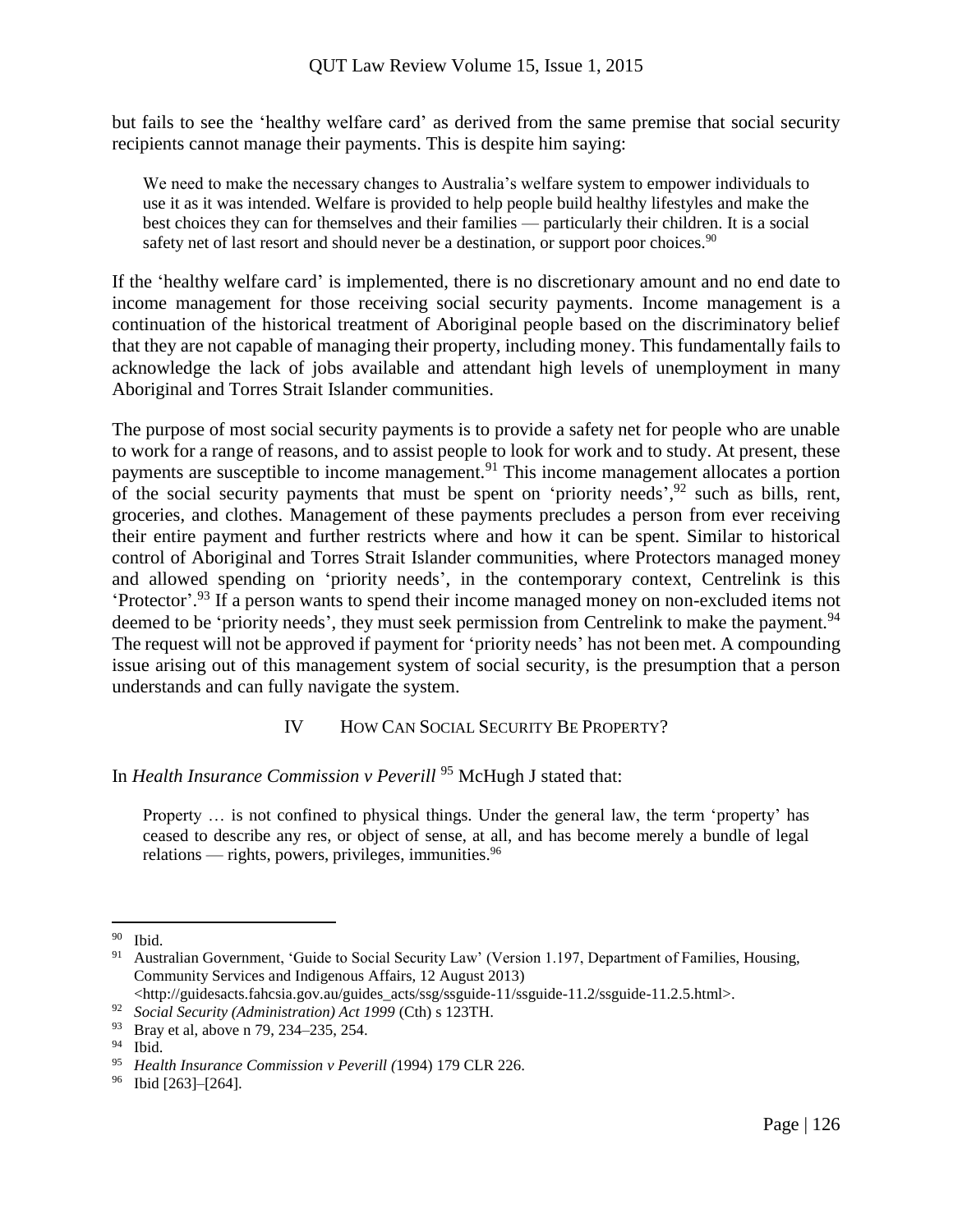The *Butterworths Concise Australian Legal Dictionary* broadly defines property as 'every type of right (that is, a claim recognised by law), interest, or thing which is legally capable of ownership, and which has a value'.<sup>97</sup> Property describes a legal relationship with an object, rather than the object itself.<sup>98</sup> In fact, the character of the object is irrelevant in determining whether a relationship is proprietary in nature.<sup>99</sup> Ownership also varies, capable of being equitable, legal, beneficial, joint, several, general, or partial.<sup>100</sup>

Because property describes a relationship, what may encompass property rights is extremely broad with potential for expansion.<sup>101</sup> For example, the relationship may exist in a number of forms including possession, a right to possession, ownership, or a lesser right conferred by common law or legislation,<sup>102</sup> or the right to exclusive physical control of the property.<sup>103</sup> A right to possession includes possession yet to actualise, or a state where a person has been denied enjoyment of possession, for example where property is stolen.<sup>104</sup> Social security payments are considered by academic writers/commentators to be inalienable.<sup>105</sup> Section 60 of the *Social Security (Administration) Act 1999* (Cth) states that '[A] social security payment is absolutely inalienable'; however, this is now subject to income management provisions.<sup>106</sup> Income management can be described as denying a person the right to possess the totality of their social security payment.

It is accepted that despite being legally enforceable, property rights are not absolute. For example, Parliaments and courts can place restrictions on property rights or the way they are exercised.<sup>107</sup> However, restricting property rights of Aboriginal and Torres Strait Islander people, and not others, is fundamentally racially discriminatory. This was clearly recognised in the mid-1970s when the Commonwealth Parliament identified that Aboriginal and Torres Strait Islander peoples' property rights in Queensland were vulnerable to interference by the Queensland Parliament and legislated accordingly. Despite the race-neutral language of s 69(1)(b)(iv) of the *FRC Act*, which relates to income management and the *FRC Act* generally, its operation and effect render it racially discriminatory, as these provisions only apply to communities that are predominantly Aboriginal.

Even if income management were found to apply generally to all inhabitants in the four Cape York communities and Doomadgee, not just Aboriginal and Torres Strait Islander people, s 10 of the

<sup>&</sup>lt;sup>97</sup> Nygh and Butt (eds), above n 44, 321.<br><sup>98</sup> *Yanner y Eaton* (1999) 201 CLR 351 L<sup>98</sup>

<sup>98</sup> *Yanner v Eaton* (1999) 201 CLR 351 [365]–[366] (Gleeson CJ, Gaudron, Kirby, Hayne JJ).

<sup>99</sup> Samantha Hepburn, *Principles of Property Law* (Routledge Cavendish, 3rd ed, 2006) 21.

<sup>100</sup> Nygh and Butt (eds), above n 44, 290–291.

<sup>101</sup> Hepburn, above n 99, 3.

<sup>102</sup> John Tarrant, 'Property Rights to Stolen Money' (2005) 32 *University of Western Australia Law Review* 234, 236.

<sup>103</sup> *Social Security (Administration) Act 1999* (Cth) s 60(1).

<sup>104</sup> Tarrant, above n 102, 241.

<sup>105</sup> Peter Yeend and Coral Dow, 'Social Security and Other Legislation Amendment (Welfare Payment Reform) Bill 2007' *Bills Digest*, No 27 of 2007–2008, Parliamentary Library, 2007, 4–5; Jon Altman and Melissa Johns, 'Indigenous Welfare Reform in the Northern Territory and Cape York: A Comparative Analysis' (Working Paper No. 44/2008, Centre for Aboriginal Economic Policy Research, 2008) 22.

<sup>106</sup> *Social Security (Administration) Act 1999* (Cth) s 60(2)(aa).

<sup>107</sup> Hepburn, above n 99, 4. See also *Bropho v State of Western Australia* [2008] FCAFC 100 [80], [83] (Ryan, Moore, Tamberlin JJ); *Aurukun Shire Council v CEO Office of Liquor Gaming and Racing in the Department of Treasury* [2010] QCA 37 [66], [71] (McMurdo P), [158] (Keane JA), [266] (Philippides J); *Maloney v The Queen* [2013] HCA 28.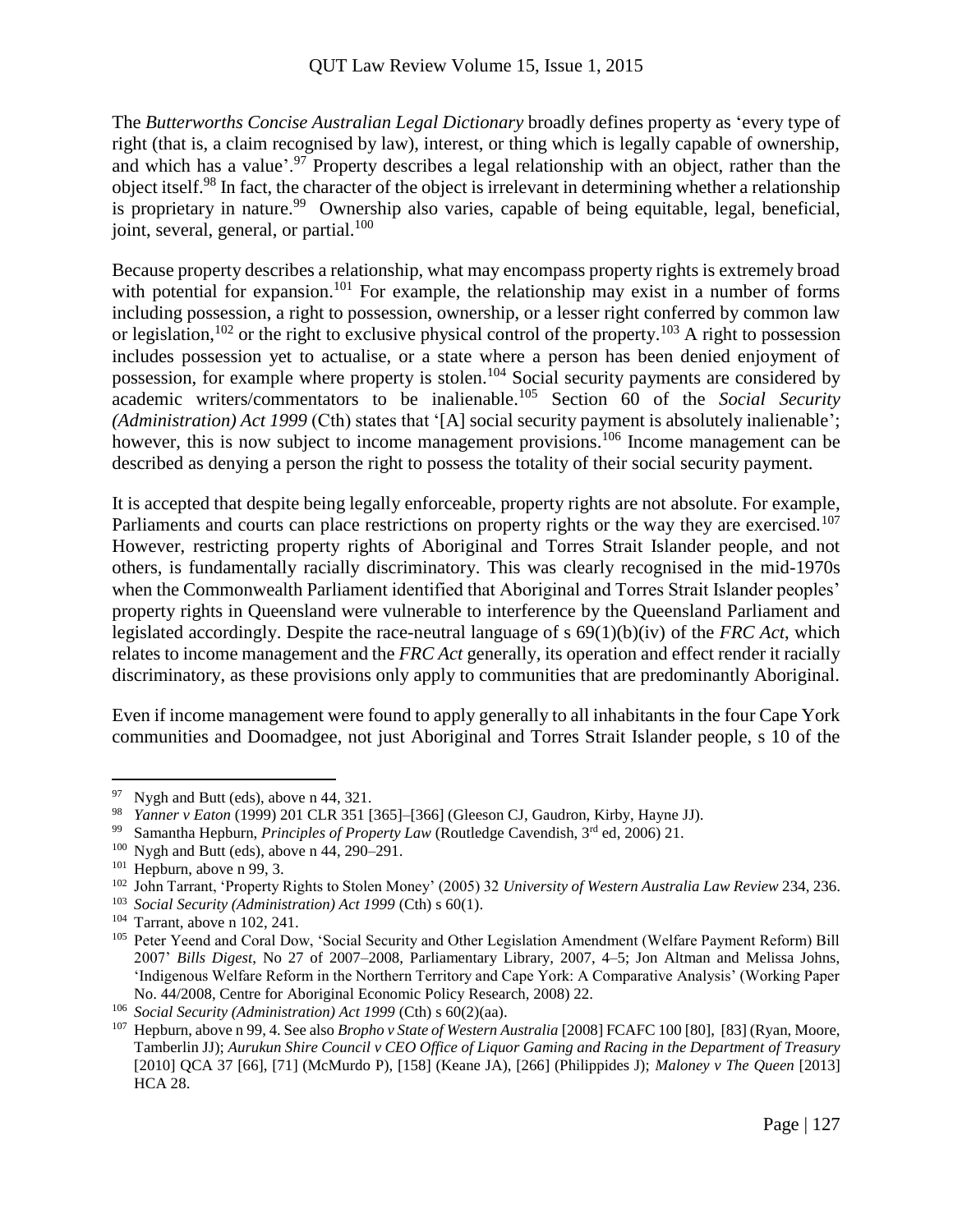RDA is directed at the 'practical operation and effect' of legislation, not simply its form.<sup>108</sup> This is now well established in case law and is crucial in showing that management of social security as property applies based on race,<sup>109</sup> not as a law of general application.<sup>110</sup> However, the provisions of the *FRC Act* indicate that it is intended to apply to Aboriginal and Torres Strait Islander peoples. Being Aboriginal or Torres Strait Islander is an eligibility requirement for appointment as a local Commissioner.<sup>111</sup> An appropriate understanding of Aboriginal and Torres Strait Islander culture and history is required of the Commissioner, Deputy Commissioner,  $^{112}$  and Registrar.  $^{113}$  One of the principles for administering the *FRC Act* is the requirement to take into account 'Aboriginal tradition and Island custom ... in matters involving Aboriginal people or Torres Strait Islanders'.<sup>114</sup>

In relation to differential treatment of people in Aboriginal and Torres Strait Islander communities in terms of possession of alcohol, French CJ in *Maloney v The Queen*<sup>115</sup> stated:

It is not a sufficient answer to the appellant's complaint about those provisions that she was not deprived of her property and that property rights are frequently qualified by regulation, especially in the case of alcohol. In this case, the impugned provisions had the effect that Indigenous persons who were the Palm Island community, including the appellant, could not enjoy a right of ownership of property, namely alcohol, to the same extent as non-Indigenous people outside that community. The impugned provisions effected an operational discrimination notwithstanding the race-neutral language of s 168B of the Liquor Act, under which the appellant was charged.<sup>116</sup>

In 1977, Professor Ronald Sackville concluded that, although social security was not property, it was progressing to a greater level of certainty for its beneficiaries in terms of becoming an entitlement. This was in contrast to social security as a privilege, which may or may not be bestowed on a person, based on criteria set by the Government including discretionary terms.<sup>117</sup> At that time, broad discretion was provided to the Director or Minister to decide who should receive payments and the level of payment.<sup>118</sup> Sackville argued that once legislation provided clarity on eligibility it may create a right to social security. This would provide aggrieved applicants with a legal avenue to claim against incorrectly assessed eligibility criteria.<sup>119</sup> However, in the case of *Stec v United Kingdom* the European Court of Human Rights did not find a right to receive social security payments.<sup>120</sup> It held that a right to social security may only arise where the

<sup>108</sup> *Western Australia v Ward* (2002) 213 CLR 1 [115]; *Gerhardy v Brown* (1985) 159 CLR 70 [97], [99] (Mason J dissenting), [216]–[219] (Brennan, Toohey and Gaudron JJ), [231]–[232] (Deane J).

<sup>109</sup> *Maloney v The Queen* [2013] HCA 28 [38] (French CJ), [84] (Hayne J) with whom [112] (Crennan J) agreed, [197] (Bell J).

<sup>110</sup> *Racial Discrimination Act 1975* (Cth) s 10(3); *Aboriginal and Torres Strait Islanders (Queensland Discriminatory Laws Act) 1975* (Cth) s 5(2).

<sup>111</sup> *Family Responsibilities Commission Act 2008* (Qld) s 18.

<sup>112</sup> Ibid s 17.

<sup>113</sup> Ibid s 34.

<sup>&</sup>lt;sup>114</sup> Ibid s  $5(2)(c)$ .

<sup>115</sup> [2013] HCA 28.

<sup>116</sup> Ibid [38] (French CJ).

<sup>117</sup> Ronald Sackville, 'Property Rights and Social Security' (1977) 2(3) *University of New South Wales Law Journal* 246, 246–266.

<sup>118</sup> Ibid 254.

<sup>119</sup> Ibid 254.

<sup>&</sup>lt;sup>120</sup> European Court of Human Rights, Grand Chamber, Application No 65731/01, 6 July 2005.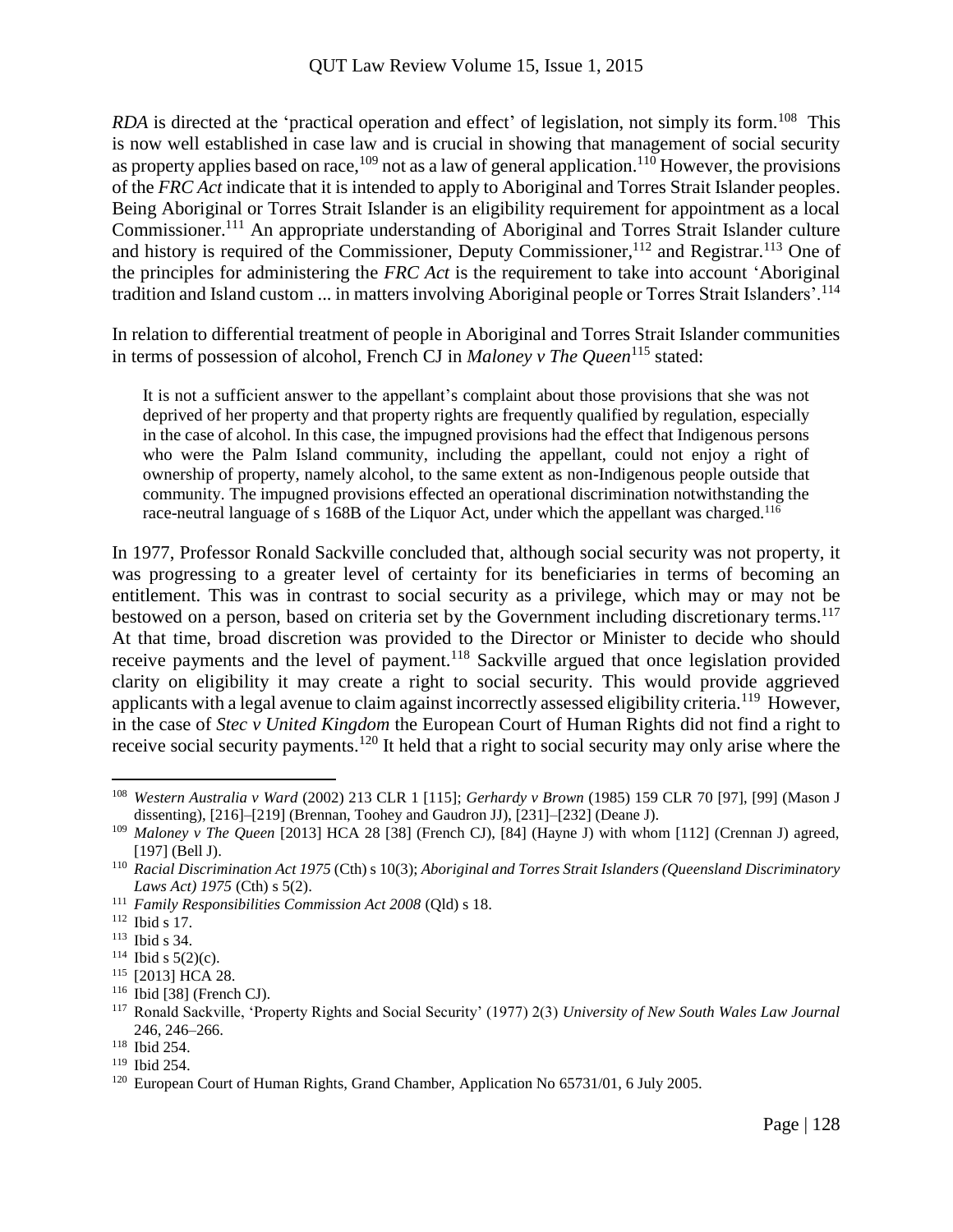recipient has made compulsory contributions.<sup>121</sup> This is similar to insurance schemes covering health issues preventing a person from working.

In preferring to define social security as having the potential to develop into an 'entitlement', rather than a property right per se, Sackville stated that:

The notion of entitlement embraces but goes beyond the legal right to enforce a claim to social security. It involves the eligible social security claimant being seen as entitled to the benefit claimed, not only by the legal system, but also by those responsible for administering benefits and indeed the community as a whole. The move from privilege towards entitlement is far from complete and there are many obstacles to the transformation, including the disfavour into which social security appears to fall in times of economic hardship. However, changes in the law and the way in which social security is administered will hasten the process.<sup>122</sup>

Michael Asimow also argues that where the Government decision to provide a particular benefit is discretionary, it should not be treated as property.<sup>123</sup> In *Williams v Commonwealth of*  Australia,<sup>124</sup> Crennan J referred to social security in terms of a personal entitlement.<sup>125</sup> She also explained that allowances, pensions, child endowment, and benefits of services provided under s 51(xxiiiA) of the *Commonwealth of Australia Constitution Act 1900* (Cth) (*Constitution*) are entitlements to money, goods or services. While these entitlements are not required to be provided in terms of financial assistance,<sup>126</sup> where they are provided in a different form due to the person's race, this is clearly discriminatory.

Asimow explains that 'property' not only includes traditional forms, such as real estate and money, but also statutory entitlements, which lack traditional elements of property, including assignability.<sup>127</sup> In *Australian Capital Television Pty Ltd v The Commonwealth*,<sup>128</sup> Brennan J stated that assignability is not always an essential characteristic of a right of property and that some legislation expresses property as being inalienable.<sup>129</sup> In *Commissioner of Stamp Duties (NSW) v*  Yeend,<sup>130</sup> Isaacs J said that assignability is a consequence of a proprietary right, not a test.<sup>131</sup>

<sup>121</sup> Ibid [43]. Also see, *Andrejeva v Latvia* (European Court of Human Rights, Grand Chamber, Application No 55707/00, 18 February 2009), [91]–[92] where the Court considered complex historical, economic and political issues relating to the cessation of the Soviet Union to assess whether the legal system should have created an expectation to receive the social security benefit.

<sup>122</sup> Sackville, above n 117, 252.

<sup>123</sup> Michael Asimow (ed), *A Guide to Federal Agency Adjudication* (American Bar Association, 2003) 11.

<sup>124</sup> *Williams v Commonwealth of Australia* [2014] HCA 23.

<sup>125</sup> Ibid [104], [109] (Crennan J).

<sup>126</sup> Ibid.

<sup>&</sup>lt;sup>127</sup> Asimow, above n 123.

<sup>128</sup> *Australian Capital Television Pty Ltd v The Commonwealth* (1992) 177 CLR 106, [165]–[166] (Brennan J). <sup>129</sup> Ibid.

<sup>130</sup> *Commissioner of Stamp Duties (NSW) v Yeend* (1929) 43 CLR 235.

<sup>131</sup> Ibid.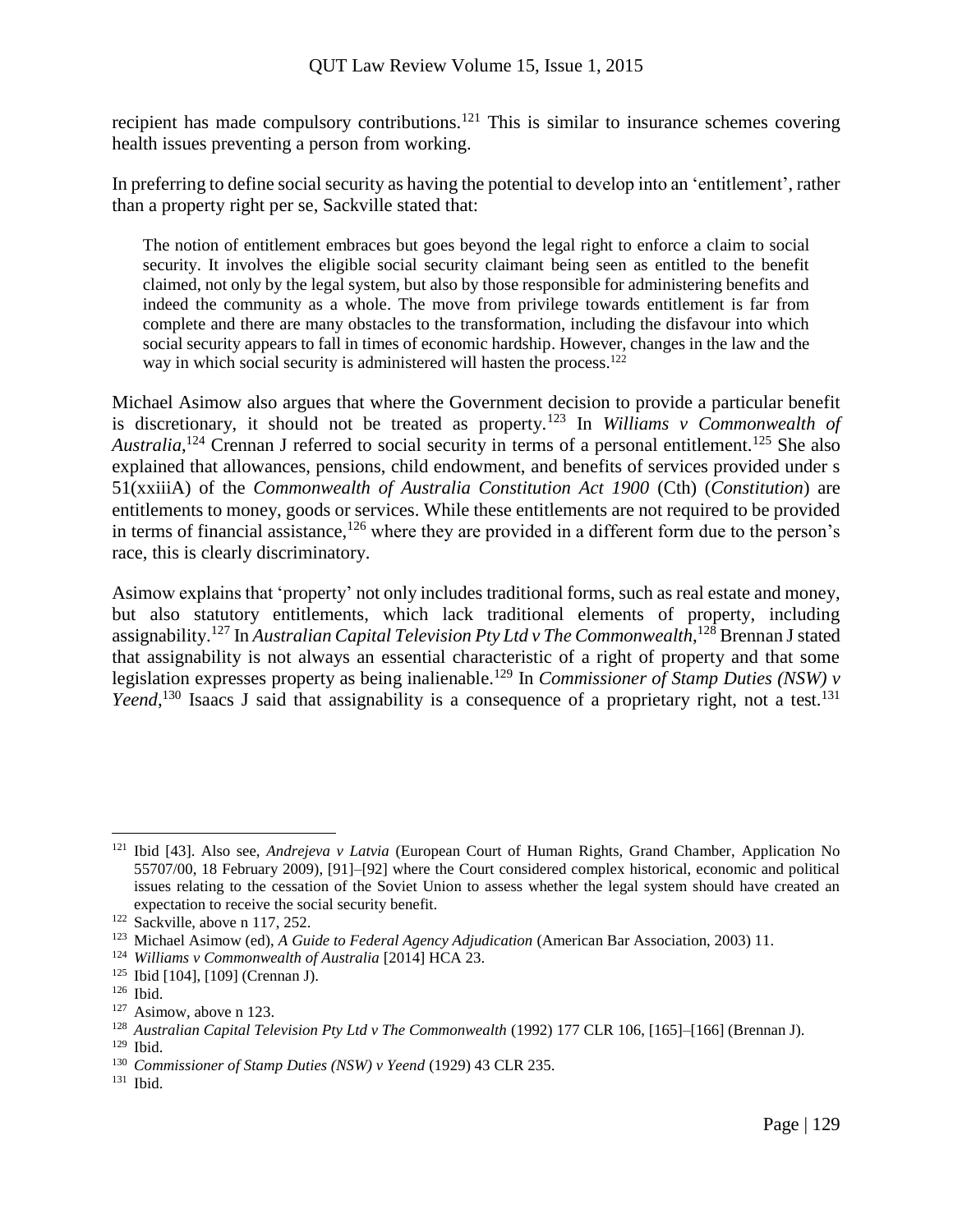Therefore, while assignability may indicate a property right, it is not an essential defining element.<sup>132</sup>

In considering whether social security can be defined as property, it is important to consider that both s 10(3) of the *RDA* and s 5 of the *ATSI (QDL) Act* were implemented to stop management of Aboriginal and Torres Strait Islander peoples' property, which included their wages, without their consent. This situation is similar to the CYWR with respect to social security payments, including the right to possession and use of payments.

In *Health Insurance Commission v Peverill*,<sup>133</sup> social security in the form of a Medicare benefit and its assignment to a doctor were discussed as property for the purposes of s  $51(xxxi)^{134}$ (compulsory acquisition) of the *Constitution.*<sup>135</sup> Mason CJ, Deane and Gaudron JJ held that:

It is significant that the rights that have been terminated or diminished are statutory entitlements to receive payments from consolidated revenue which were not based on antecedent proprietary rights recognised by the general law. Rights of that kind are rights which, as a general rule, are inherently susceptible of variation. That is particularly so in the case of both the nature and quantum of welfare benefits, such as the provision of medicare benefits in respect of medical services.<sup>136</sup>

The above case draws a distinction between common law property rights and statutory based rights, such as social security due to the vulnerability of the latter to amendment. While this is important in compulsory acquisition cases, a statutory property right for the purposes of a discrimination argument differs where people are treated differently based on race. For the purposes of s 5 of the *ATSI (QDL) Act* and s 10(3) of the *RDA* finding social security as property is possible, irrespective of its vulnerability. Treating Aboriginal people differently by imposing income management of social security payments exceeds any issue of vulnerability, by discriminating solely on the basis of race.

Recent racial discrimination cases also indicate a wide interpretation of property. In *Aurukun Shire Council & Anor v CEO Office of Liquor Gaming and Racing in the Department of Treasury*, 137 President McMurdo explained the common law definition of property as being broad, including 'every type of right or claim recognised by law including any interest which is legally capable of ownership and which has a value'.<sup>138</sup> President McMurdo said it was appropriate to adopt a broad approach when interpreting a provision such as s 10 *RDA*. <sup>139</sup> President McMurdo emphasised that

<sup>132</sup> See, eg, *St Vincent de Paul Society Qld v Ozcare Ltd* [2009] QCA 335, [36] (Muir JA), with whom McMurdo P and Chesterman JA agreed. Relied on in *Aurukun Shire Council v CEO Office of Liquor Gaming and Racing in the Department of Treasury* [2010] QCA 37, [49] (McMurdo P).

<sup>133</sup> (1994) 179 CLR 226; (1994) 119 ALR 675; (1994) 68 ALJR 251.

<sup>&</sup>lt;sup>134</sup> This placitum requires property to be acquired on just terms.

<sup>135</sup> *Health Insurance Commission v Peverill* (1994) 179 CLR 226; (1994) 119 ALR 675; (1994) 68 ALJR 251 [6] (Mason CJ, Deane and Gaudron JJ); [9] (Dawson J); [14] (Toohey J); [22], [24] (McHugh J).

<sup>136</sup> Ibid [10] (Mason CJ, Deane and Gaudron JJ).

<sup>137</sup> *Aurukun Shire Council & Anor v CEO Office of Liquor Gaming and Racing in the Department of Treasury* [2010] QCA 37.

<sup>&</sup>lt;sup>138</sup> Ibid [48] (McMurdo P).

<sup>139</sup> Ibid [51] (McMurdo P).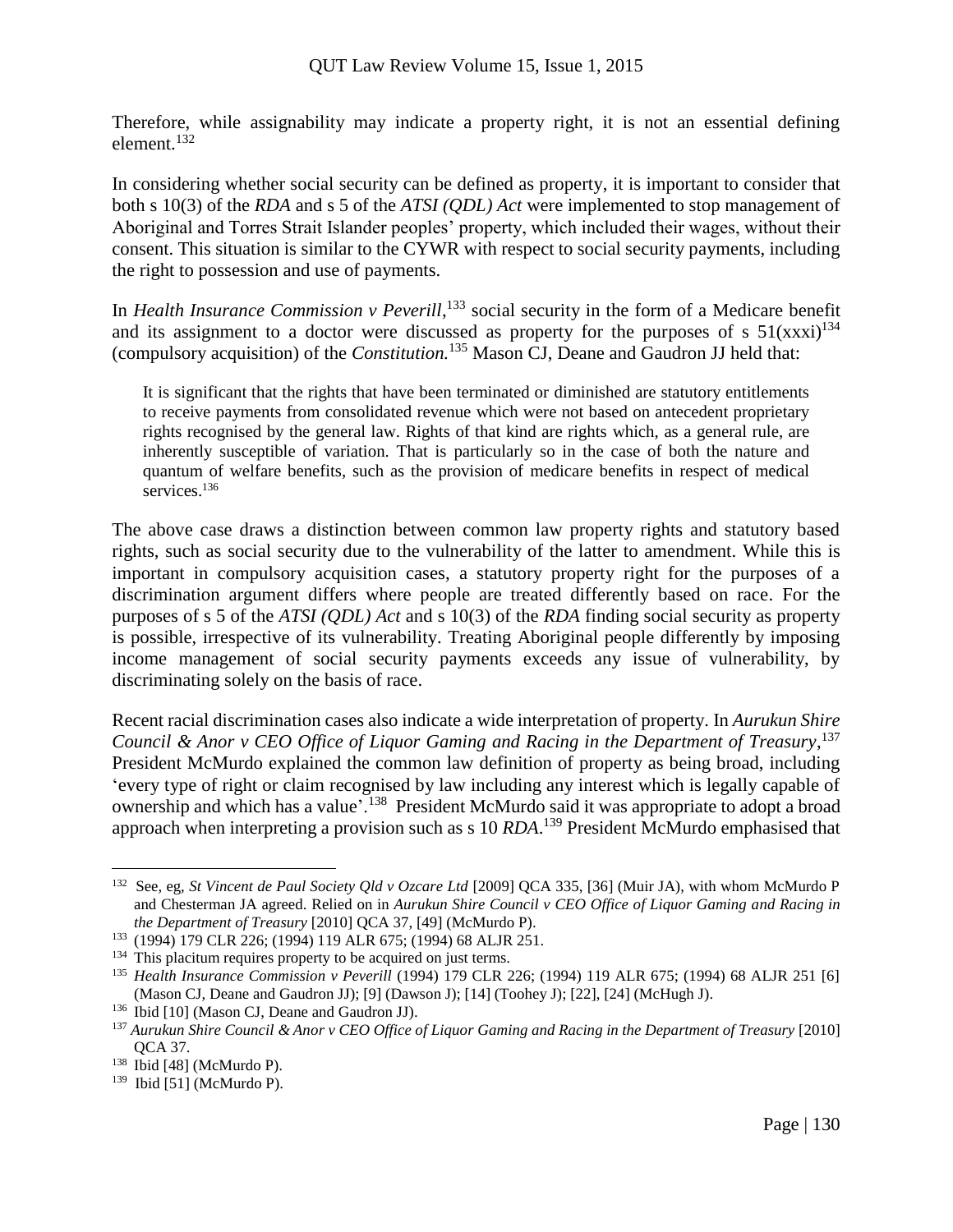the test to determine whether an interest is property is not an absolute or unqualified test applicable in all circumstances.<sup>140</sup> Similarly the Full Court of the Federal Court in *Bropho v State of Western Australia*, <sup>141</sup> held that there is nothing in the *RDA* or the *ICERD*, 'for concluding that rights to property must be understood as ownership of a kind analogous to forms of property which have been inherited and adapted from the English system of property law or conferred by statute'.<sup>142</sup> This clearly applies to property rights referred to in s 10(1) of the *RDA* by reference to Art 5(d)(v) *ICERD*, but the question is whether the *ICERD* is also applicable to 'property owned' within the meaning of s 10(3). Section 10(3) does not, by its words, limit 'property owned' to domestic interpretation. For s 10(3) to be invoked it requires a law containing a provision authorising property to be managed or preventing termination of the management of property. Given that the applicable law in relation to "property" will likely be confined in domestic application, it is possible that "property" will be similarly interpreted. The context of the enactment of the *RDA* is designed to implement the *ICERD*, and its historical background to eliminate racial discrimination indicates a wider interpretation is appropriate, especially as the 1975 Acts were targeting wages as property.

In *Maloney v The Queen*,<sup>143</sup> Bell J acknowledged that because of the legislative restrictions on the Aboriginal community of Palm Island, Aboriginal people on Palm Island enjoy the right to own alcohol to a lesser extent than persons (most of whom are not Aboriginal) elsewhere in Queensland.<sup>144</sup> Justice Bell agreed with McMurdo P, that the relevant right was not the right to own alcohol, but the right to own alcohol in the same manner and extent as non-Aboriginal and Torres Strait Islander people.<sup>145</sup> The emphasis in this reasoning is on a broad interpretation of property rights, focussed on equality. In Hayne J's view '[t]he ambiguity and looseness with which the word "property" can be used is notorious.<sup>'146</sup>

In the United States and internationally, in certain circumstances social security has been deemed to be property, generally based on it being an entitlement. The United States Supreme Court case of *Board of Regents v Roth*, <sup>147</sup> held that:

'[p]roperty interests ... are created and their dimensions are defined by existing rules or understandings that stem from an independent source such as state law — rules or understandings that secure certain benefits and that support claims of entitlement to those benefits'. 148

Based on expectation and reliance on social security, Stewart J held that:

To have a property interest in a benefit, a person clearly must have more than an abstract need or desire for it. He must have more than a unilateral expectation of it. He must, instead, have a

<sup>140</sup> Ibid [49] (McMurdo P).

<sup>141</sup> *Bropho v State of Western Australia* [2008] FCAFC 100.

<sup>142</sup> Ibid [78] (Ryan, Moore, Tamberlin JJ).

<sup>143</sup> [2013] HCA 28.

<sup>144</sup> Ibid [224] (Bell J).

<sup>145</sup> Ibid [224] (Bell J).

<sup>146</sup> Ibid [74] (Hayne J).

<sup>147</sup> *Board of Regents v Roth* 408 US 564 (1972).

<sup>148</sup> Ibid [577]–[578] (Stewart J). See also *Arnett v Kennedy*, 416 US 134 (1974); *Bell v. Burson*, 402 US 535 (1971), [539].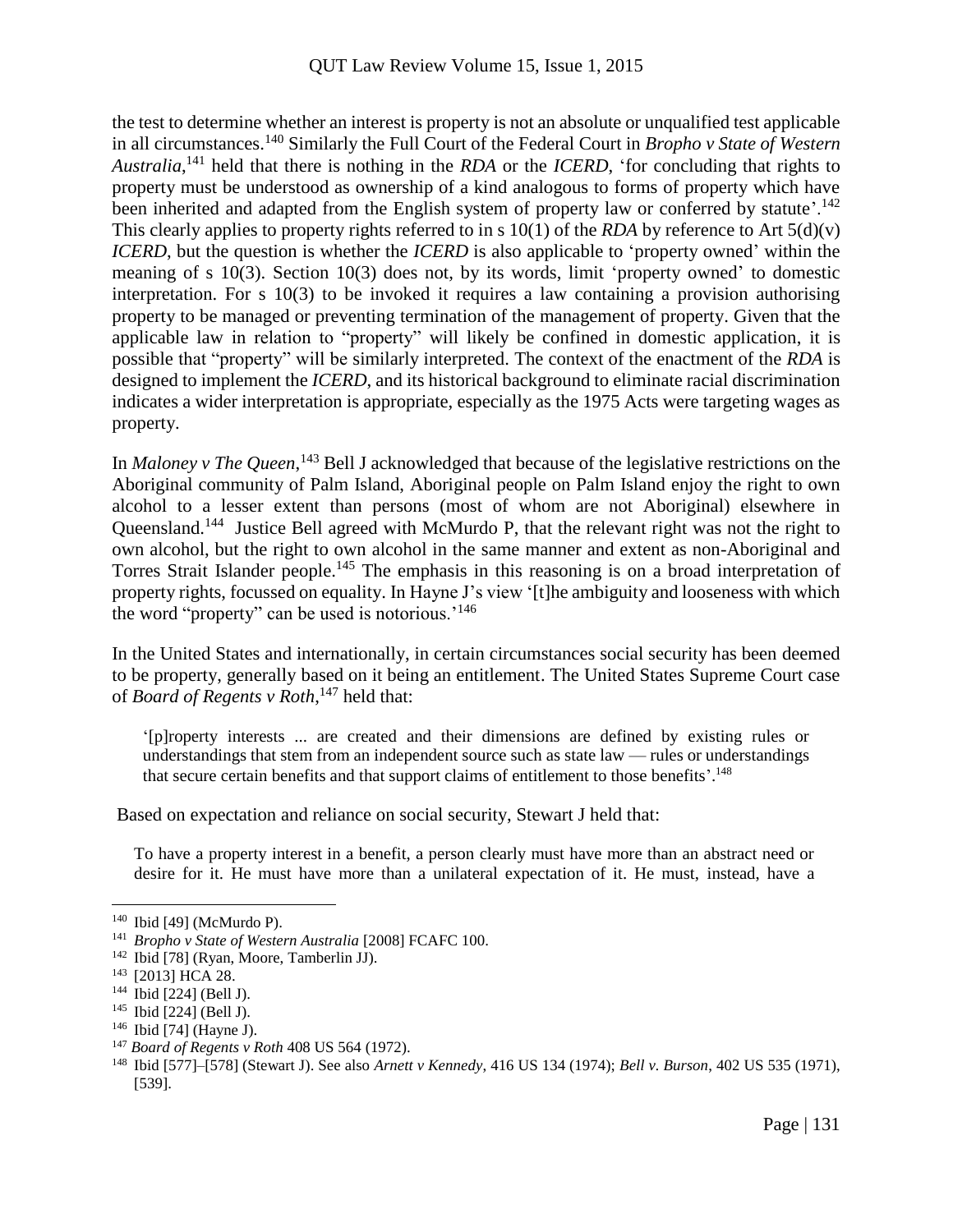legitimate claim of entitlement to it. It is a purpose of the ancient institution of property to protect those claims upon which people rely in their daily lives, reliance that must not be arbitrarily undermined.<sup>149</sup>

In *Goldberg v Kelly*,<sup>150</sup> the United States Supreme Court held that a property interest exists in certain Government entitlements, requiring notice and a hearing prior to a Governmental entity removing them. The court said that welfare benefits are property and enjoy the same legal protections as other property.<sup>151</sup> It will be seen below that the European Court of Human Rights ('ECHR') has a similar view of social security as a form of property.

In finding social security to be property the ECHR relies upon Article 1 of Protocol No 1 (A1P1) to the *European Convention on Human Rights*. <sup>152</sup> This provision states:

Every natural or legal person is entitled to the peaceful enjoyment of his possessions. No one shall be deprived of his possessions except in the public interest and subject to the conditions provided for by law and by the general principles of international law.

The preceding provisions shall not, however, in any way impair the right of a State to enforce such laws as it deems necessary to control the use of property in accordance with the general interest or to secure the payment of taxes or other contributions or penalties.

Internationally, in broad terms, two different social security schemes exist. These schemes can be briefly explained as being based on contributions by individuals, or those funded by general taxes (non-contribution). Initially ECHR decisions only protected prior paid contribution social security benefits under A1P1.<sup>153</sup> However, since its 2005 decision of *Stec v United Kingdom*,<sup>154</sup> ('*Stec*') the ECHR has found that social security payments based on taxes or non-contribution schemes, similar to the scheme in Australia, entail a proprietary right. Since then the court has deemed numerous types of non-contribution based social security payments to be property. Some of the cases combine Article 14 of the *European Convention on Human Rights* which prohibits discrimination, with A1P1. Article 14, only invoked when one or more of the Convention's other articles are invoked,  $155$  states that:

The enjoyment of the rights and freedoms set forth in this Convention shall be secured without discrimination on any ground such as sex, race, colour, language, religion, political or other opinion, national or social origin, association with a national minority, property, birth or other status.

<sup>149</sup> *Board of Regents v Roth,* 408 US 564 (1972), [577] (Stewart J).

<sup>150</sup> *Goldberg v Kelly* 397 US 254 (1970).

<sup>151</sup> Ibid.

<sup>&</sup>lt;sup>152</sup> Opened for signature on 4 November 1950 (entered into force 23 September 1953).

<sup>153</sup> *X v the Netherlands*, Eur Court HR, Application No 5763/72, 18 December 1973 (dec); *G v Austria*, European Court of Human Rights, Application No 10094/82, 14 May 1984 (dec).

<sup>154</sup> (European Court of Human Rights, Grand Chamber, Application No 65731/01, 6 July 2005).

<sup>155</sup> *Abdulaziz v United Kingdom* A94 (1985) 7 Eur Court HR, [71].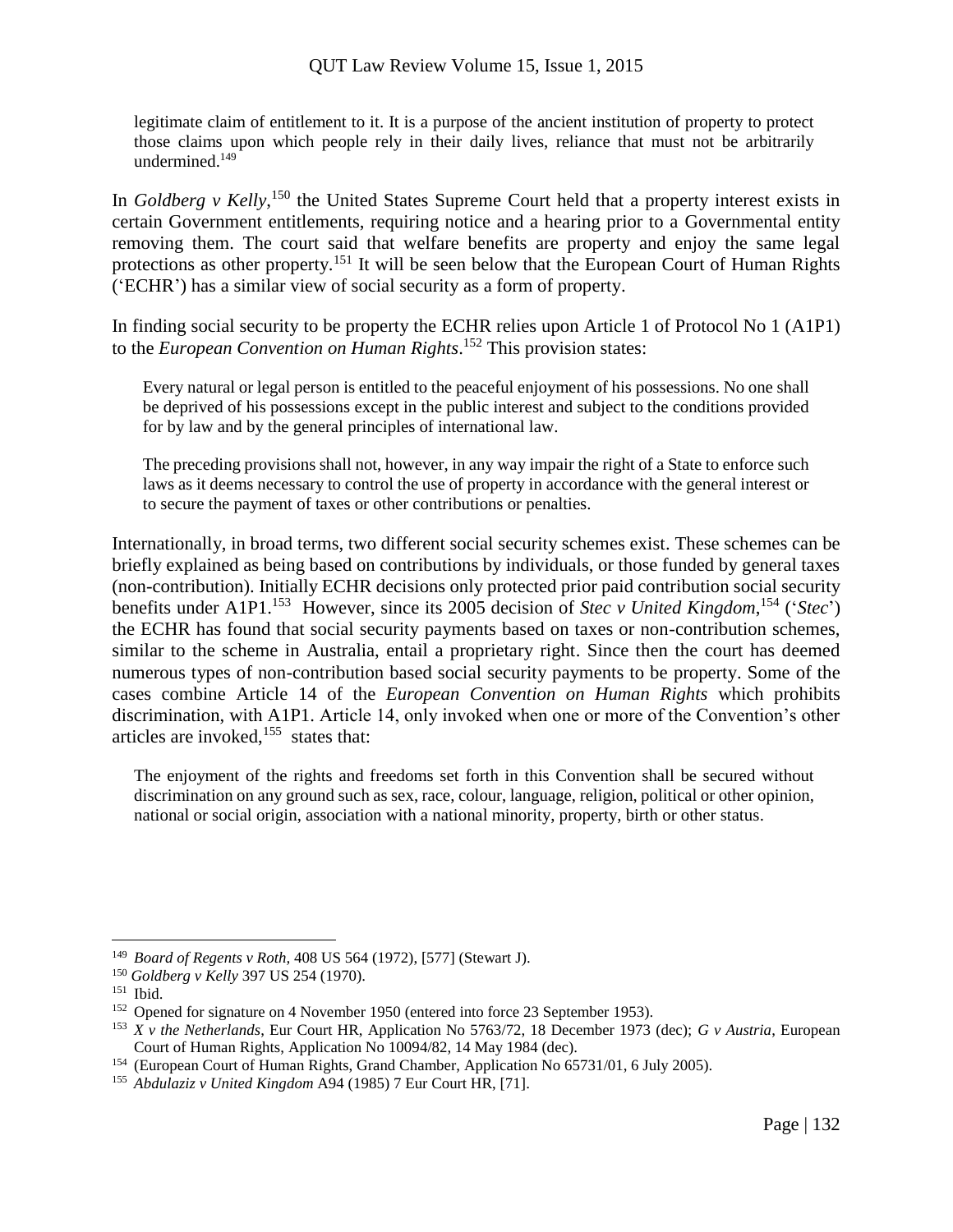There is no right to acquire property under A1P1 and the state is free to decide on whether a social security scheme exists and its nature. However, where a state creates a social security scheme, it must be compatible with Article 14, regardless of whether it is contributory or non-contributory.<sup>156</sup>

The ECHR cases generally address a change in criteria resulting in a substantial and unacceptable reduction of payment to people receiving social security payments,<sup>157</sup> or a discrepancy between men and women in relation to the age of eligibility, or nationality. While none of these cases appear to include the state managing recipients' payments, the characterisation of social security payments as property is relevant.

In *Stec*, the United Kingdom offered a social security payment called a Reduced Earnings Allowance ('REA') which compensated loss of earnings for employees who had suffered a work related injury. Entitlement to a REA expired when the recipient reached the statutory age for pension entitlement. Some recipients receiving a REA were changed to a Retirement Allowance ('RA') which was of a lesser amount, when they reached retirement age. While the statutory retirement age in the UK was at the time 60 for women and 65 for men, the retirement age for women is gradually increasing to 65 by the year 2020. Five individuals in receipt of a RA or a REA applied to the ECHR for a decision on whether the differing payments received by men and women in similar circumstances were discriminatory.<sup>158</sup> In particular, Mrs Stec argued that the measures of reducing payments were discriminatory (Art 14) breaching her right to property  $(A1P1).^{159}$ 

The Government argued that non-contributory benefits were not covered by A1P1 as A1P1 did not provide a right to receive benefits from the state. It also said that the state had discretion in terms of provision it made for its citizens, there being no right under the *European Convention on Human Rights* to acquire possessions. However, a distinction was made by the Government in relation to contributory benefits, acknowledging that because individuals made contributions they had a proprietary claim.<sup>160</sup>

The applicants' argument was that REA and RA payments fell within A1P1 of the *European Convention on Human Rights*. They relied on the ECHR reasoning in *Gaygusuz v Austria.*<sup>161</sup> In that case, the ECHR said that the statutory right to emergency assistance was a pecuniary right under A1P1 without it 'being necessary to rely solely on the link between entitlement to emergency assistance and the obligation to pay "taxes or other contributions"<sup>162</sup>

<sup>156</sup> *Stec v United Kingdom* (European Court of Human Rights, Grand Chamber, Application No 65731/01, 6 July 2005) [54]–[55].

<sup>157</sup> *Ásmundsson v Iceland* (European Court of Human Rights, Chamber, Application No 60669/00 12 October 2004) [42]–[45].

<sup>158</sup> *Stec v United Kingdom* (European Court of Human Rights, Grand Chamber, Application No 65731/01, 6 July 2005) [3]–[20], [33].

<sup>159</sup> *Stec v United Kingdom* (European Court of Human Rights, Grand Chamber, Application No 65731/01, 6 July 2005).

<sup>160</sup> Ibid [34].

<sup>161</sup> Ibid [36].

<sup>162</sup> *Gaygusuz v Austria* [1996] Eur Court HR 36 [41].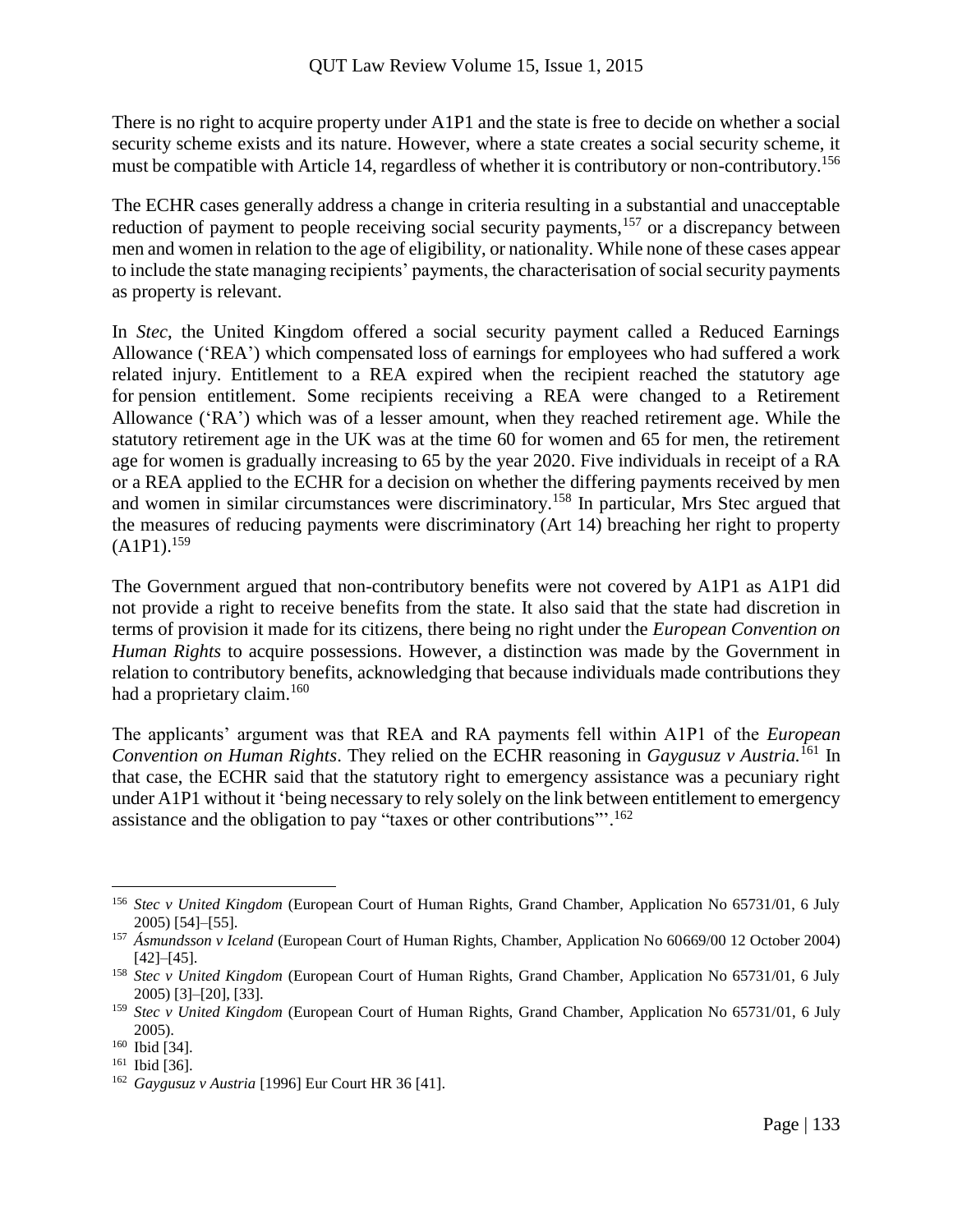#### In *Stec* the ECHR held that:

In the modern, democratic State, many individuals are, for all or part of their lives, completely dependent for survival on social security and welfare benefits. Many domestic legal systems recognise that such individuals require a degree of certainty and security, and provide for benefits to be paid — subject to the fulfilment of the conditions of eligibility — as of right. Where an individual has an assertable right under domestic law to a welfare benefit, the importance of that interest should also be reflected by holding Article 1 of Protocol No 1 to be applicable.<sup>163</sup>

Unfortunately, the Court did not provide analysis of social security as a property right, rather it is portrayed as being intrinsically capable of definition as a proprietary interest due to fulfilment of eligibility criteria established by statute. It was explained that if a state has legislation in place 'providing for the payment as of right of a welfare benefit — whether conditional or not on the prior payment of contributions — the legislation must be regarded as generating a proprietary interest falling within the ambit of A1P1 for persons satisfying its requirements'.<sup>164</sup> This was reaffirmed in *Luczak v Poland*.<sup>165</sup> By 2007, social security complaints which combined A1Pl and Art 14 were automatically accepted by the ECHR as entailing a property right at issue.<sup>166</sup> These cases do not restrict decisions of the state as to whether it creates a social security system or the type of system; however, where the state decides to create a system it must do so without discriminating (Article 14).<sup>167</sup> Non-discrimination appears to be inextricably linked to the ECHR's interpretation of social security as property, with an absence of explanation of its defining characteristics.<sup>168</sup>

Ingrid Leijten identified that the ECHR provides a broader interpretation of A1P1 in nondiscrimination cases than otherwise. Cases are brought within the ambit of property despite there being no possession. This appears to be because the focus has shifted to the importance of prohibition of discrimination, requiring the state to provide non-discriminatory social security benefits.<sup>169</sup>

In *Moskal v Poland*, <sup>170</sup> Ms Moskal complained that a pension to look after her sick son that she had been erroneously receiving for ten months had been revoked. Despite the pension being lawfully revoked the court found that 'a property right was generated by the favourable evaluation of the applicant's dossier attached to the pension application which had been lodged in good faith and by the Social Security Board's recognition of the right'.<sup>171</sup> In making the decision the court

<sup>163</sup> *Stec v United Kingdom* (European Court of Human Rights, Grand Chamber, Application No 65731/01, 6 July 2005) [51].

<sup>&</sup>lt;sup>164</sup> Ibid [54].

<sup>165</sup> *Luczak v Poland* (European Court of Human Rights, Chamber, Application No 7782/01, 27 March 2007).

<sup>166</sup> *Stummer v Austria* (European Court of Human Rights, Chamber, Application No 37452/02, 11 October 2007); *Stummer v Austria* (2012) 54 Eur Court HR 11.

<sup>167</sup> Ingrid Leijten, 'Social Security as a Human Right Issue in Europe — *Ramaer and Van Willigen* and the Development of Property Protection and Non-Discrimination under the ECHR' (2013) 73(2) *Zeitschrift für Ausländisches Öffentliches Recht und Völkerrecht* 177, 190.

<sup>168</sup> Ibid 195.

<sup>169</sup> Ibid 190.

<sup>170</sup> *Moskal v Poland* (2010) 50 Eur Court HR 22.

<sup>171</sup> Ibid [45], [68].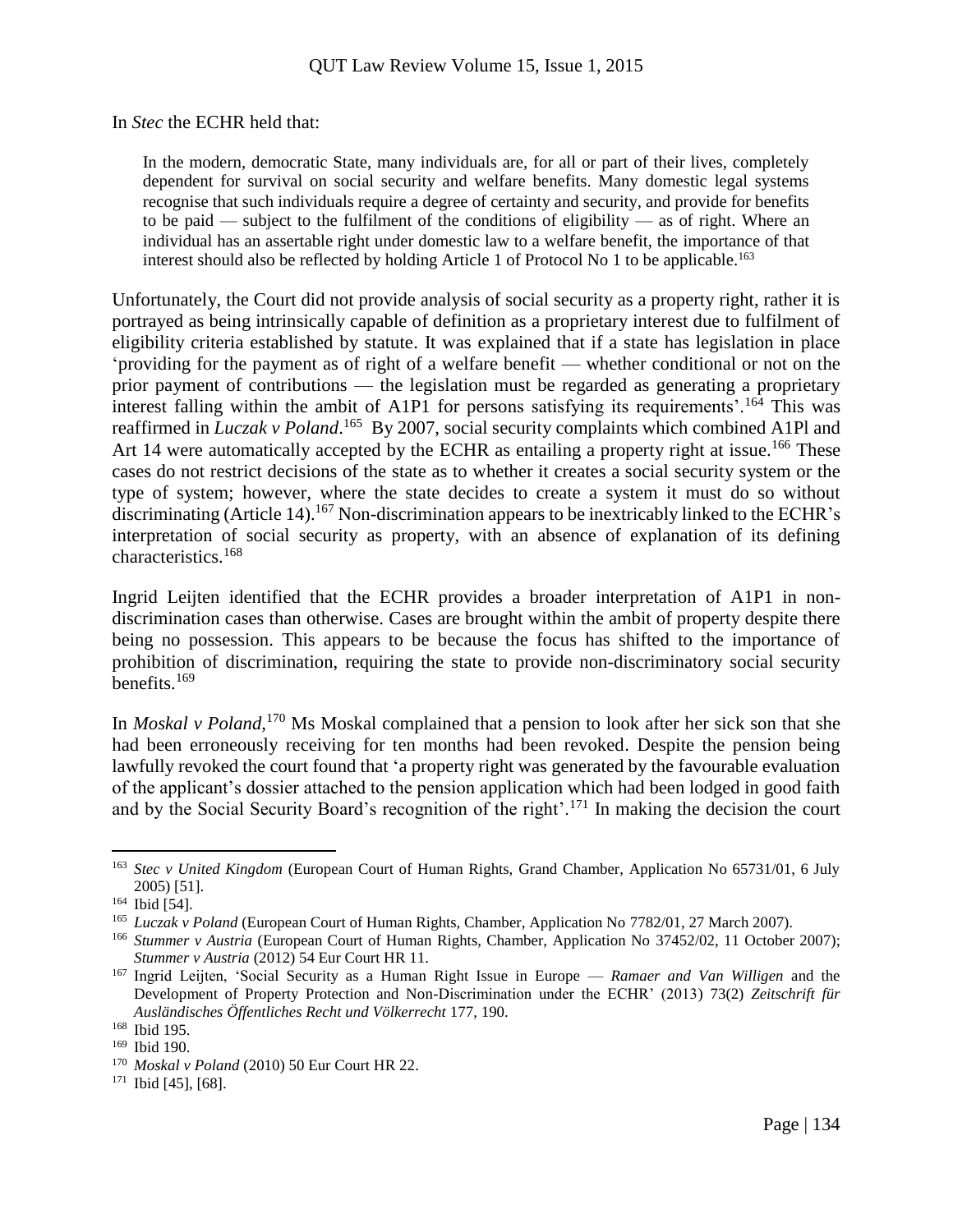considered both that Ms Moskal had resigned from employment of 20 years in reliance on the decision that she was able to receive the pension, and the effects of the decision on Ms Moskal and her family.<sup>172</sup> This case was decided based on interference with a proprietary right, not on nondiscrimination and an order was made for pecuniary damages.<sup>173</sup> The decision highlights the importance of certainty for people relying upon representations that they are eligible for social security. However, this decision goes beyond finding social security as property based on eligibility criteria.

These cases demonstrate that changes to social security policies can be found to interfere with existing property rights or legitimate expectations. It is understandable that the proprietary nature of social security requires protection when social security forms a person's basic means of living and the effects of disproportionate interference are considered.<sup>174</sup> Therefore, interferences must be lawful, comply with the principle of non-discrimination, be in the public interest and proportionate to their aim.<sup>175</sup> This is similar to the approach used at international law and by some countries when assessing the validity of limitations of particular human rights by the state.

#### V INCOME MANAGEMENT IN CAPE YORK

Examples of judicial findings of social security payments as property are important to the argument that s 10(3) of the *RDA* and s 5 of the *ATSI (QDL) Act* prohibit another person managing the property of an Aboriginal or Torres Strait Islander person without their consent. The only exception to non-consensual management of property is when it is in accordance with legislation of general application and, therefore, does not discriminate, directly or indirectly, against Aboriginal and Torres Strait Islander people. It is unlikely that the *FRC Act* would be found to be legislation of general application due to the predominant Aboriginal population of the four communities, the tailoring of the legislation for Aboriginal people, including Aboriginal and Torres Strait Islander authority figures as Local Commissioners and its application. Previous legislation, with provisions not explicitly aimed at a racial group, has been held to have the operation and effect of targeting a specific group based on their race and this is racial discrimination.<sup>176</sup> The broad definition of property in Australia and the flexibility of its defining elements, along with international judicial support, suggest that an argument for social security payments as property could be mounted in Australia. While there is limited guidance in domestic case law on the chance of success of such a legal argument, it appears to present the best avenue in challenging income management of Aboriginal and Torres Strait Islander peoples. Post *Maloney v* The Queen,<sup>177</sup> it is likely that income management would be held to be a special measure. Therefore s 10(3) of the *RDA* and s 5 of the *ATSI (QDL) Act* are integral to the argument to challenge the discriminatory nature of income management in Cape York. Reference to the history

<sup>172</sup> Ibid [68].

<sup>173</sup> Ibid [99], [105].

<sup>&</sup>lt;sup>174</sup> Leijten, above n 167, 197.

<sup>175</sup> Ibid 179.

<sup>176</sup> *Gerhardy v Brown* (1985) 159 CLR 70; *Mabo v Queensland [No 1]* (1988) 166 CLR 186; *Ward v Western Australia*  (2002) 213 CLR 1; *Maloney v The Queen* [2013] HCA 28 [11], [17] (French CJ), [202] (Bell J), [338] (Gageler J).

<sup>&</sup>lt;sup>177</sup> [2013] HCA 28.